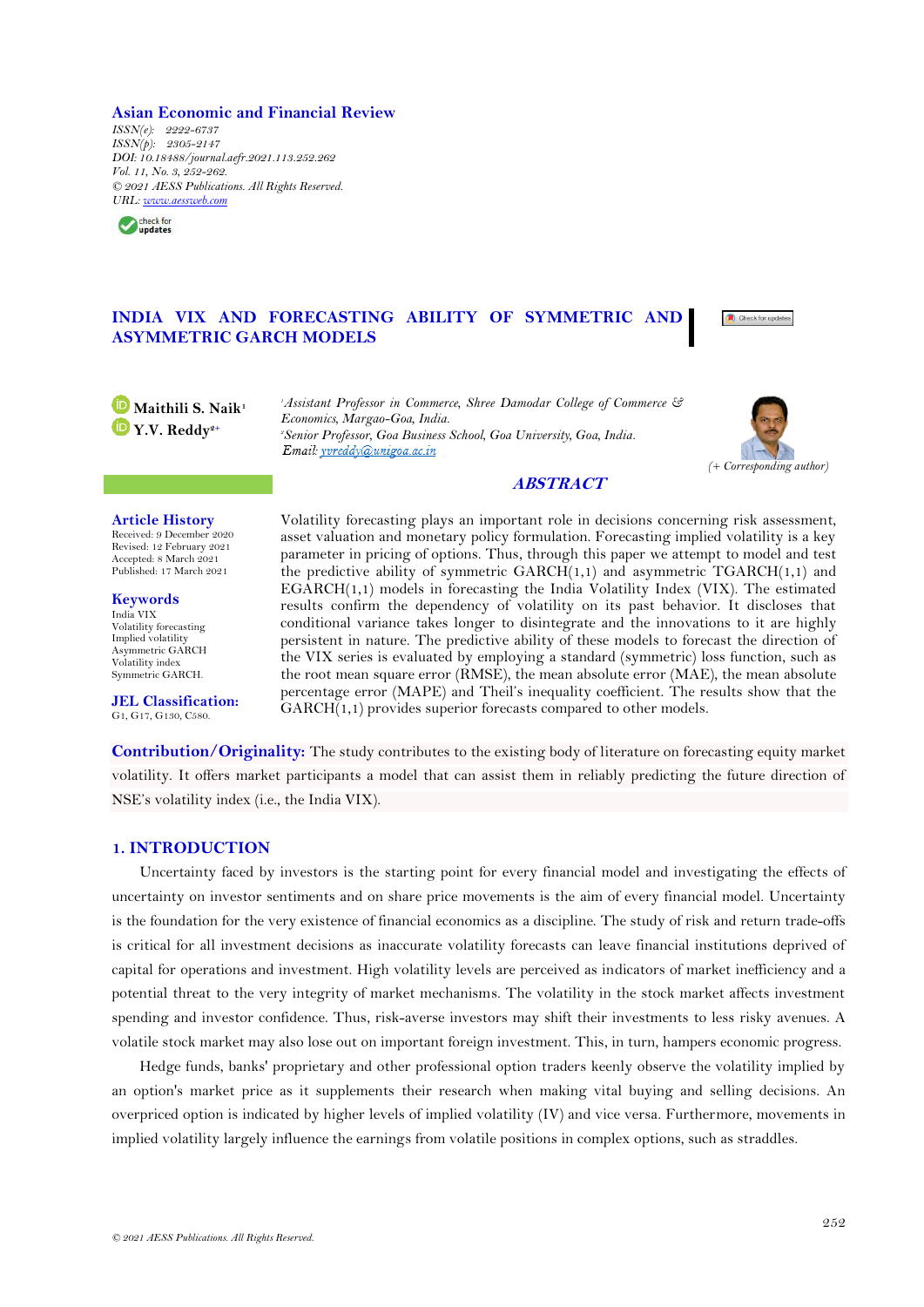To gauge the market anxiety and to serve as a proxy for overall market uncertainty, the Chicago Board Options Exchange (CBOE) introduced the implied volatility-based Volatility Index (VIX) in 1993. It serves as a reference point for short-term volatility and allows trading of pure volatility. The US VIX was the first volatility index to be introduced and soon became popular as the benchmark for measuring volatility. Researchers globally have been interested in studying the accuracy and quality of estimates provided by the VIX. [Giot \(2002\)](#page-9-0) attempted to ascertain if very high levels of volatility or the CBOE Nasdaq Volatility Index (VXN) imply oversold markets and could thus be viewed as a short-term or medium-term opportunity to buy stocks. He concluded that investors interested in entering oversold markets should wait until very high levels on these indices are witnessed but they should restrict their strategy strictly to the short term. [Becker, Clements, &](#page-9-1) White (2007) compared VIX forecasts with the forecasts from the GARCH model, stochastic volatility model, realised volatility class model and models following the MIDAS (mixed data sampling) approach. They concluded that the VIX does not provide any additional information necessary for forecasting volatility. Hung, Ni, & [Chang \(2009\)](#page-9-2) analyzed the S&P 500 VIX information content and range-based volatility by comparing their benefits to the forecasting performance of the GJR-GARCH volatility model. The author adopted a symmetric loss function to assess the efficiency and bias problem.

Of late, volatility forecasting has occupied the attention of academicians and practitioners as it plays a vital role in many areas of security analysis, portfolio management, economic policy formulation and risk evaluation. In the past, historical volatility methods were employed to estimate future volatility, but in recent times, more refined and advanced time series models are being advocated by experts for accurate evaluation of options. [Balaban, Bayar, &](#page-9-3) [Faff \(2003\)](#page-9-3) analyzed volatility prediction approaches across fourteen different Asian, Scandinavian and European countries along with the UK and US. The results of their research revealed that, based on symmetric error statistics, the volatility forecasts provided by exponential smoothing methods (ESMs) are the most superior and those by ARCH type models are the worst. Majumdar & [Banerjee \(2004\)](#page-9-4) compared the forecasting ability of econometric models, namely GARCH, EGARCH, GJR-GARCH, APARCH & IGARCH in predicting volatility. They revealed that the asymmetric EGARCH model, which Nelson proposed in 1991, performed the best among the different models that were tested. [Degiannakis \(2008\)](#page-9-5) employed a fractionally integrated ARMA model with the VIX as the dependent variable, and volatility measures based on interday and intraday forecasts as explanatory variables to investigate whether they provide incremental information in the forecasting of volatility. The results revealed that all the forecasting information was provided by the VIX. They realized volatility as well as conditional volatility does not provide significant predictability information and, therefore, do not provide any added value to the predictions. [Fernandes, Medeiros, &](#page-9-6) Scharth (2014) examined the statistical properties of the CBOE daily market volatility index. The findings revealed that the VIX has a negative relationship with the S&P 500 index returns and it displays a positive relationship with the volume of the S&P 500 index. Credit spread has a negative long-term implication on the VIX. [Kownatzki \(2016\)](#page-9-7) examines the precision of VIX and implied volatility in general as a proxy for risk. In normal market conditions the VIX overestimates volatility and underestimates it in times of financial crisis. Therefore, he concluded that the VIX cannot be considered a reliable tool for risk management. Miljkovic & [SenGupta \(2018\)](#page-9-8) proposed a novel K-component type of regression model to analyze the S&P 500 market fluctuations through the VIX. They employed the scholastic Barndorff-Nielsen and Shephard models and their model gave a new dimension to building an indicator of non–Gaussian jumps using a mixture of Gaussian regression analyses for financial volatility data. [Allen &](#page-9-9) Hooper (2018) captured the daily realized volatility of the S&P 500 to understand the casual relationship between the US implied volatility index and the S&P 500. Through the application of the artificial neural network (ANN) model they attempted to forecast the future daily values of the VIX. The results of their study suggest that the ANN method is successful in predicting the future direction of VIX using lagged daily realized volatility and the lagged daily S&P 500 index. They also concluded that causality runs between lagged realized volatility and lagged compounded daily returns. [Siriopoulos](#page-9-4)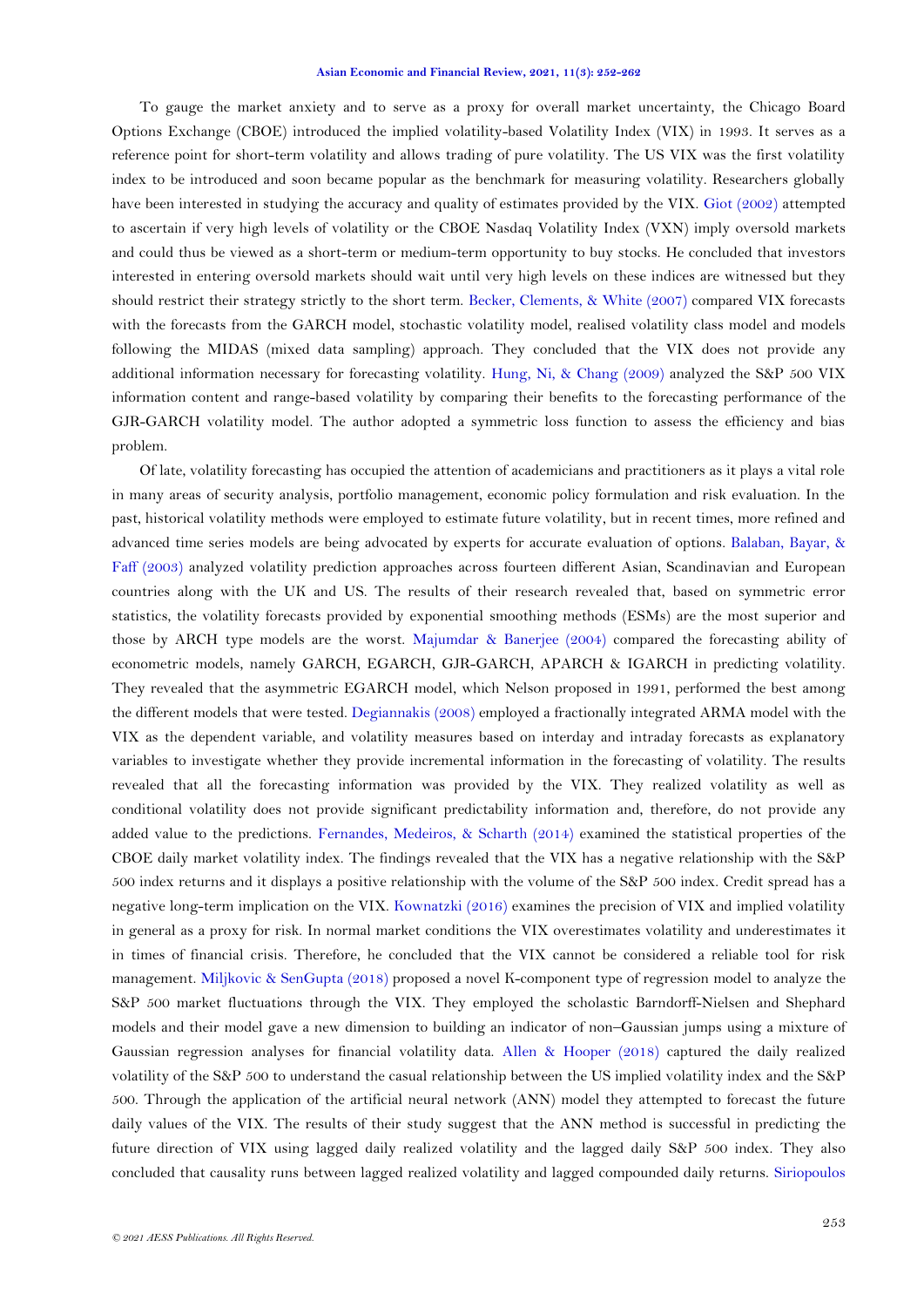& [Fassas \(2019\)](#page-9-4) analyzed the information content of 50 different publically traded implied volatility indices. They examined their forecasting power and the return volatility relation and their findings showed that implied volatility has information about future volatility beyond that contained in past volatility. These findings are consistent across assets. They also found a significant contemporaneous relationship between implied volatility and underlying assets. [Saha, Malkiel, &](#page-9-4) Rinaudo (2019) constructed a model with explanatory variables exogenous to the index and examined the model prediction errors. Their results show that daily changes in the VIX can be explained by market factors and are not manipulated. In the Indian context, [Kumar \(2010\)](#page-9-10) investigated the behavior of the India VIX. His research concluded that the IVIX reflects all the stylized facts of volatility. He also made a proposition for the introduction of exchange traded volatility derivatives in India as it mirrors most of the empirical regularities. [Fernandes et al. \(2014\)](#page-9-6) investigated the performance of the India VIX as a refined measure of market volatility compared to traditional approaches and explored the use of the India VIX as an appropriate tool for timely trading and risk management in the market. Their results demonstrated that the India VIX provides better estimates of market volatility compared to conditional volatility models, such as GARCH and EGARCH. Analysis of the timing strategy indicates that when the India VIX increases in markets the large cap equities help to maintain positive returns on investment portfolios, and when it decreases, the mid-cap equities perform the same function**.** [Kownatzki](#page-9-7)  [\(2016\)](#page-9-7) attempted to determine the forecasting quality of the India VIX and his work revealed that it accurately predicts short term volatility and its prediction power is higher for upward market movements. He concluded that the VIX estimates are precise for low magnitude future price movements.

Though there have been numerous studies on the information content, efficiency and predictive ability of the India VIX, developing an appropriate model for predicting short-term volatility is an unexplored area in the Indian context. This is the first study that aims to evaluate the forecasting performance of symmetric/asymmetric GARCH models for the India VIX. Thus, through this paper an attempt has been made to model and forecast NSE's implied volatility index (i.e., the India VIX). Over the years, academicians and econometricians have developed numerous models to forecast market volatility and applied them in practice. These range from the extremely simple random walk model to the relatively complex conditional heteroskedastic models of the GARCH family. The GARCH models are regarded to provide superior forecasts on volatility and have amassed a huge following in financial literature. The objective of the current study is to examine the forecasting ability of symmetric and asymmetric GARCH models, and the performance of the basic GARCH, EGARCH and TGARCH models is evaluated in forecasting the India VIX.

## **2. METHODOLOGY**

**Data:** The daily closing levels of the India VIX are considered from March 2, 2009 to August 31, 2016. The India VIX data was extracted from the NSE India website. For the purpose of the study, the data was split into two parts – the in-sample and the out-sample data.

**In-sample data:** The period from March 2, 2009 to June 1, 2016 is considered as the in-sample period and consists of 1797 data points. The in-sample data was used to build a model that has a high degree of predictability.

**Out-sample data:** The period from June 1, 2016 to August 31, 2016 is considered as the out-sample period and consists of 64 data points. The model developed through in-sample data will be tested for forecasting performance on out-sample data. The forecasts provided by the models will be compared with the actual values of the India VIX.

### *2.1. Methods of Volatility Forecasting*

The most commonly applied class of time-varying models are the generalized autoregressive conditional heteroskedasticity (GARCH) models. Ever since their introduction by [Engle \(1982\)](#page-9-11) and subsequent generalization by [Bollerslev \(1986\)](#page-9-12) these advance models have been modified, refined and stretched in several ways to make them best suited for exploring the volatility process. ARCH class models help in capturing the volatility clustering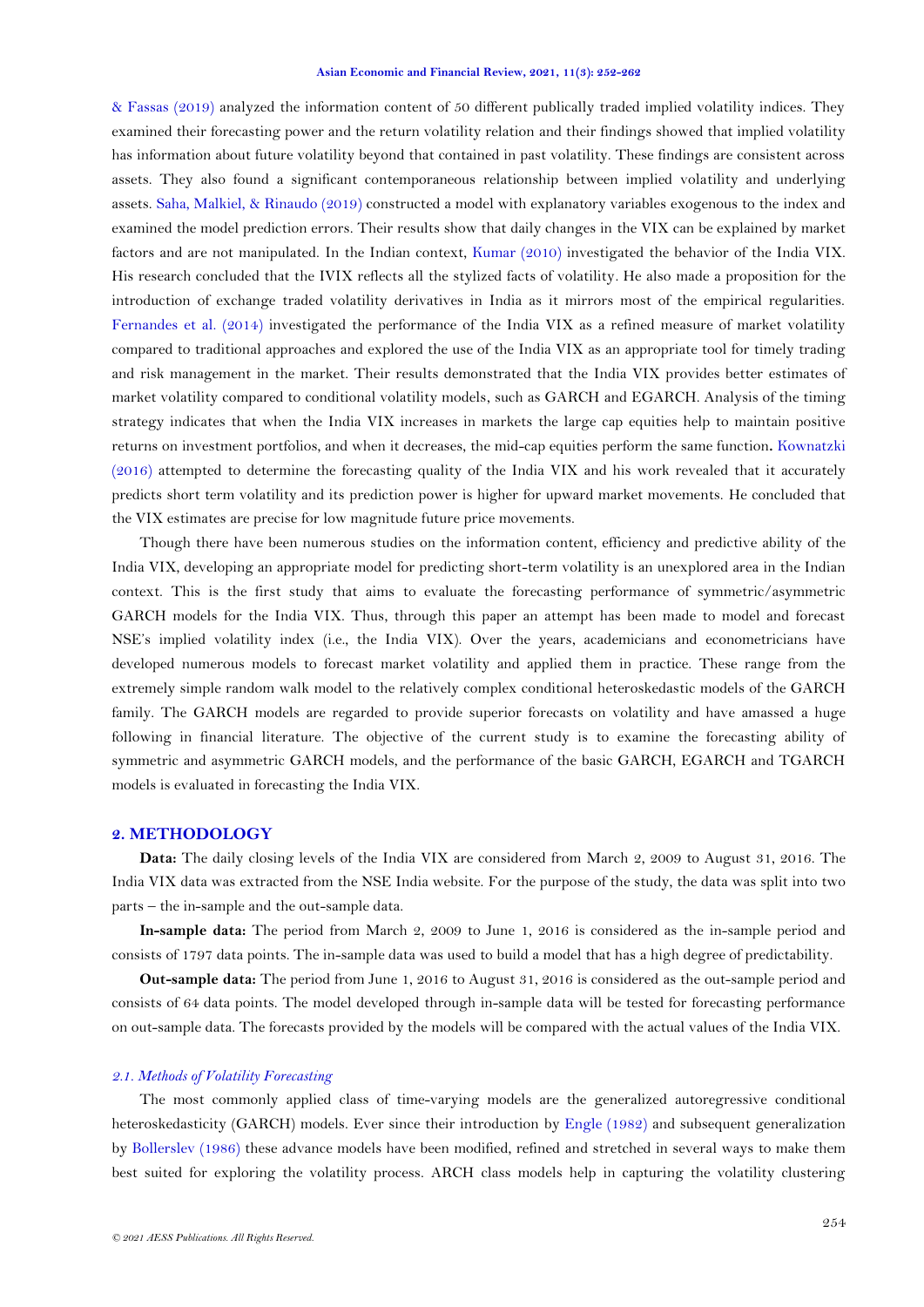phenomenon in financial time series. Their first two moments -the mean and the variance – define these models. The mean equation describes the behavior of the dependent variable over time. The functional forms of different models have been expressed below.

The ARCH (q) model is expressed as:

$$
h_t = \alpha_0 + \alpha_1 u_{t-1}^2 + \alpha_2 u_{t-2}^2 + \dots + \dots + \alpha_q u_{t-q}^2
$$

Tim [Bollerslev \(1986\)](#page-9-12) developed the GARCH model. In this model the conditional variance is allowed to depend on its own past lags. The GARCH model is expressed as:

$$
h_{t} = \alpha_{0} + \alpha_{1}u_{t-1} + \alpha_{2}u_{t-2} + \ldots + \alpha_{q}u_{t-q} + \beta_{1}h_{t-1}^{2} + \beta_{2}h_{t-2}^{2} + \ldots + \beta_{p}h_{t-p}^{2}
$$

The  $GARCH(1,1)$  model can be extended to  $GARCH(p,q)$  where the current conditional variance is modeled as a function of q lags of the squared error term and p lags of the conditional variance. GARCH models enforce a symmetric response of volatility to positive and negative shocks, but in financial time series it is argued that a negative shock is likely to have a higher impact on volatility than a positive shock. The threshold GARCH (TGARCH) or the GJR-GARCH and the exponential GARCH (EGARCH) models are the popular extensions of the GARCH models that capture the asymmetries in financial data.

The TGARCH model was developed by [Zakoian \(1994\)](#page-9-4), and the GJR-GARCH model was named after its developers, [Glosten, Jagannathan, &](#page-9-13) Runkle (1993). The model includes an additional term to capture the asymmetries in data sets and is an extension of the GARCH vanilla model. The conditional variance in this case is modelled as:

$$
\sigma_t^2 = \alpha_0 + \alpha_1 u_{t-1}^2 + \beta \sigma_{t-1}^2 + \gamma u_{t-1}^2 I_{t-1}
$$

Where  $I_{t-1} = 1$ , If  $u_{t-1} < 0$ 

 $= 0$ , otherwise

For leverage effect  $\gamma > 0$ , for non-negativity conditions  $\alpha_0 > 0, \alpha_1 > 0, \beta \ge 0$  and  $\alpha_1 + \gamma \ge 0$ . The

model is admissible even if  $\gamma < 0$ , but  $\alpha_1 + \gamma \ge 0$ .

The variance equation specification is given as:

$$
\ln(\sigma_t^2) = \omega + \beta \ln(\sigma_{t-1}^2) + \gamma \frac{u_{t-1}}{\sqrt{\sigma_{t-1}^2}} + \alpha \left[ \frac{|u_{t-1}|}{\sqrt{\sigma_{t-1}^2}} - \sqrt{\frac{2}{\pi}} \right]
$$

 $\gamma$  term provides for asymmetries in the EGARCH specification. A Negative  $\gamma$  implies a negative relationship between volatility and returns in the series.

### *2.2. Forecast Performance Evaluation*

An important element of an exhaustive forecasting exercise encompasses comparing the forecast performance of competing models. We evaluated the predictive ability of the competing models using popular evaluation measures used in previous studies – root mean square error (RMSE), mean absolute error (MAE), mean absolute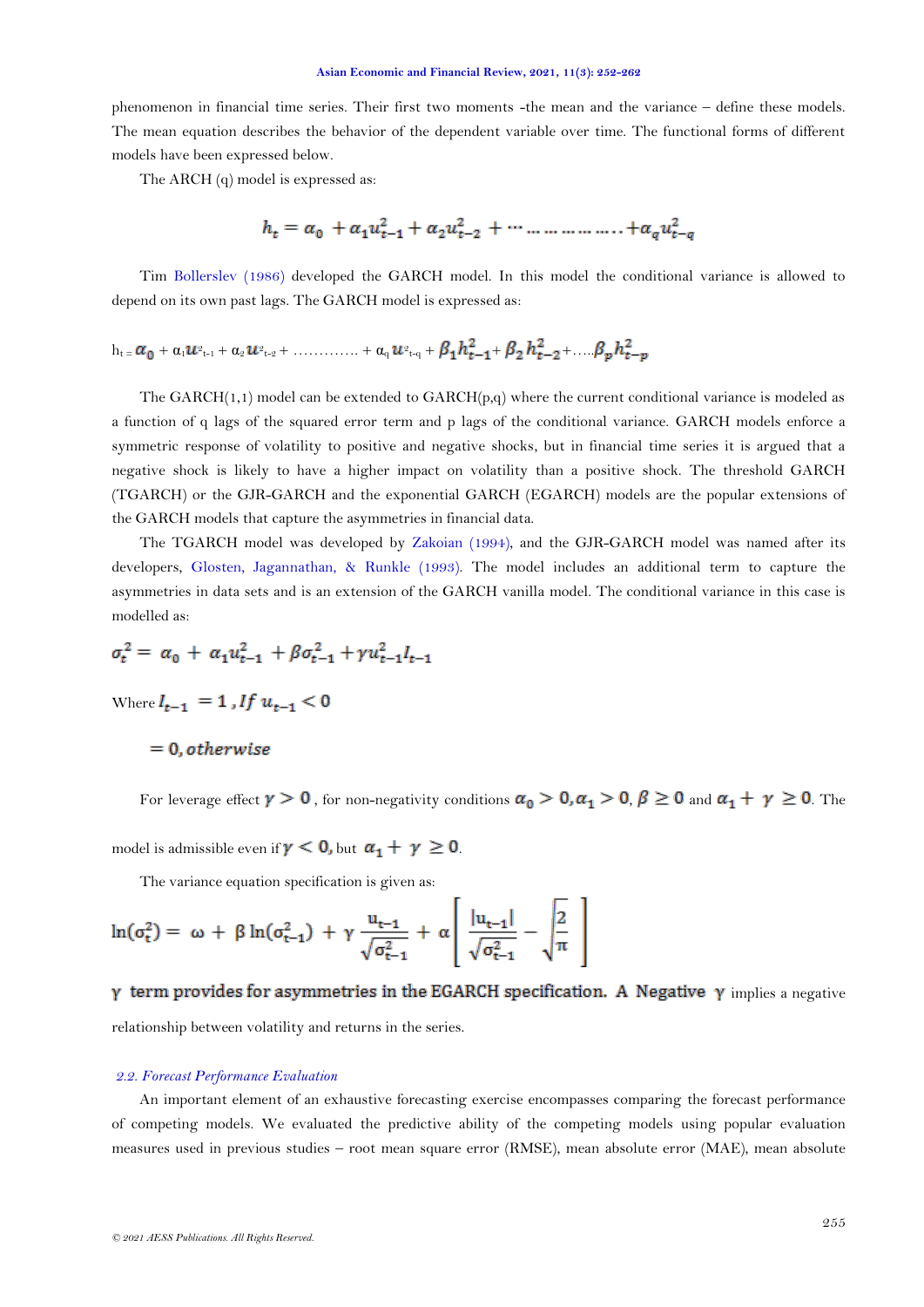<span id="page-4-1"></span>percentage error (MAPE) and Theil's inequality coefficient. These are termed as symmetric forecast error statistics as they treat over-predictions and under-predictions equally. These are defined as follows:

RMSE = 
$$
\sqrt{\frac{1}{n} \sum_{i=n}^{n} |\sigma_i^A - \sigma_i|^2}
$$

$$
MAE = \frac{1}{n} \sum_{i=n}^{n} |\sigma_i^A - \sigma_i|
$$

$$
\text{MAPE} = \frac{1}{n} \sum_{i=n}^{n} \left| \left( \sigma_i^A - \sigma_i \right) / \sigma_i \right|
$$

Theil's inequality coefficient =  $\frac{\sum_{i=n}^{n} (\sigma_i - \sigma_i)^2}{\sum_{i=n}^{n} (\sigma_{i-i} - \sigma_i)^2}$ 

The evaluation techniques discussed above were employed in this study and the model with the fewest forecast errors was ranked as the best model. The out-sample forecasts given by these three models were compared with the actual India VIX and the one producing the fewest deviations was selected.

# **3. EMPIRICAL RESULTS AND DISCUSSION**

Before developing an appropriate GARCH model it is pertinent to discuss the properties of the India VIX. The descriptive statistics of the daily closing price of the India VIX index for the sample period are reported in [Table 1.](#page-4-0) The mean value of the daily India VIX was found to be 21.37, and the maximum and minimum values using the study period seem to be 56.07 and 11.56, respectively. [Figure 1](#page-4-1) shows the daily India VIX closing price during the sample period and it seems to have an upward and downward trend. The standard deviation was found to be higher (7.33) as it largely deviated from the mean value of 21.37. The India VIX closing price series is positively skewed  $(1.68)$  and the Kurtosis value is more than 3  $(6.33)$ , i.e., excess kurtosis, thus they are leptokurtic. Likewise, the nonnormalcy of the distribution is confirmed by a highly significant and large Jarque Bera statistic. It was found to be statistically significant at the 1% level, rejecting the null hypothesis that the India VIX closing price series is normally distributed, confirming the non-normal distribution of data series.

<span id="page-4-0"></span>

| Table-1. Descriptive Statistics of Daily Closing Price of the India VIX. |                      |  |  |  |
|--------------------------------------------------------------------------|----------------------|--|--|--|
| <b>Statistics</b>                                                        | India VIX            |  |  |  |
| Mean                                                                     | 21.37409             |  |  |  |
| Maximum                                                                  | 56.07000             |  |  |  |
| Minimum                                                                  | 11.56500             |  |  |  |
| Std. deviation                                                           | 7.331476             |  |  |  |
| <b>Skewness</b>                                                          | 1.688209             |  |  |  |
| Kurtosis                                                                 | 6.332048             |  |  |  |
| Jarque Bera                                                              | $1744.901*$ (0.0000) |  |  |  |
|                                                                          |                      |  |  |  |

**Notes:** Figures in parenthesis ( ) indicates p-value. \* denotes significance at the 1% level.

Given the time series nature of the data, the initial step in the analysis was to test whether the series is stationary or not. The paper employed the augmented Dickey–Fuller (ADF) unit root test for the daily closing price of the India VIX series and the results are reported in [Table 2.](#page-5-0) The ADF statistics result indicates that the price series is stationary. The ADF test statistics reject the hypothesis of a unit root at the 1% level of significance in the price series, implying that the VIX series is stationary.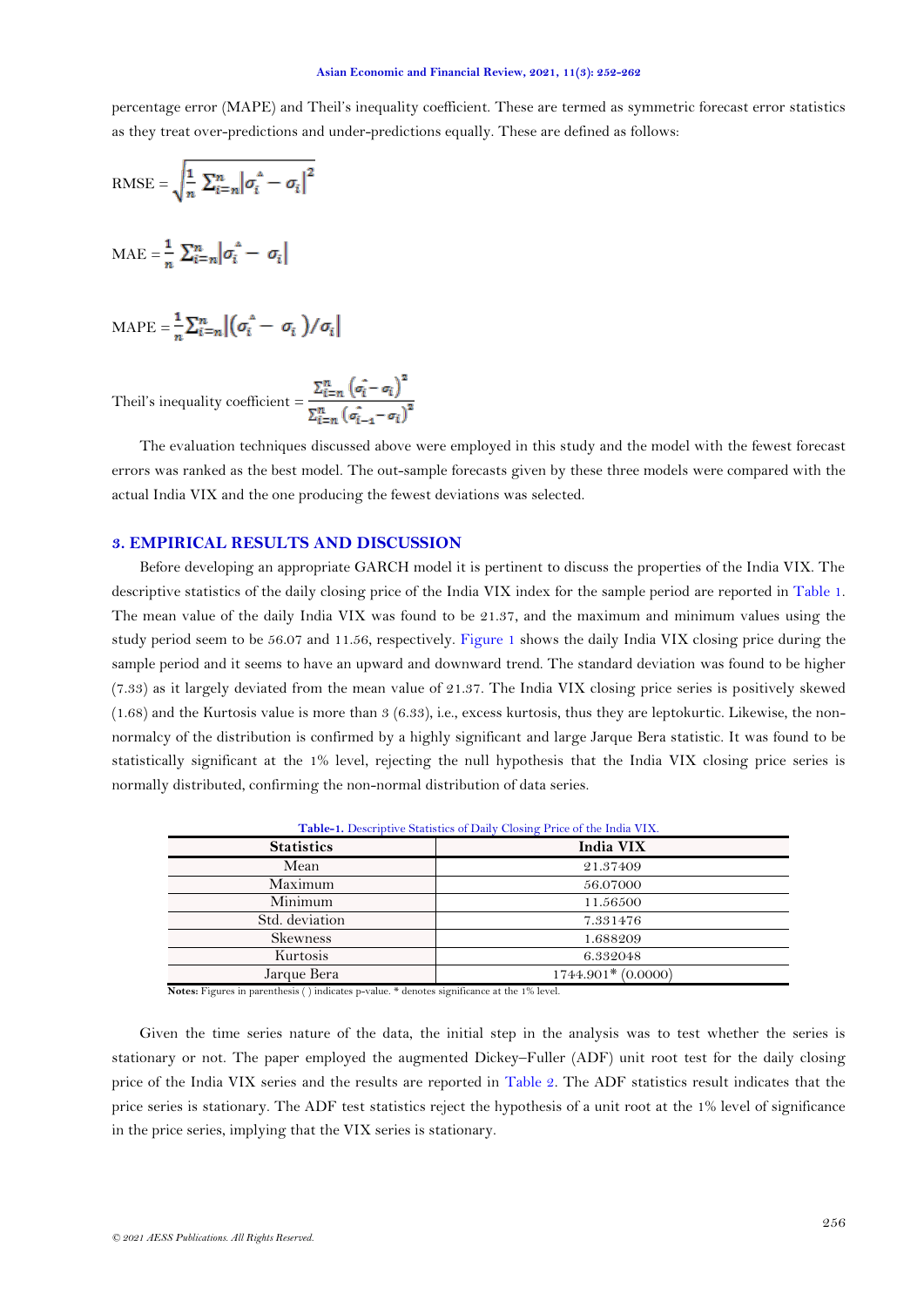

| Table-2. Augmented Dickey-Fuller Test Results. |              |                   |  |  |
|------------------------------------------------|--------------|-------------------|--|--|
| Variable                                       | Intercept    | Intercept & Trend |  |  |
| VIX                                            | $-4.251616*$ | $-5.095607*$      |  |  |
| .                                              | .            | .                 |  |  |

**Notes:** \* indicates significance at the 1% level. Optimal lag length is determined by the Akaike Information Criterion (AIC).

To test whether there is an ARCH effect in the Indian VIX price series, the Ljung Box  $Q^2$  statistical test was used on squared residual series of the mean model and the results are presented in the [Table 3.](#page-5-1)  $Q^2[1]$ ,  $Q^2[4]$ ,  $Q^2$ [12] and  $Q^2$ [24] represent the Ljung Box  $Q^2$  statistics for the squared standardized residuals using 1, 4, 12 and 24 lags, respectively. The Ljung Box  $Q^2$  statistics tested the null hypothesis of no ARCH effect against the alternative hypothesis of the existence of an ARCH effect. From the test of all lags, it was observed that the null hypothesis was rejected at the 1% level of significance, indicating the existence of an ARCH effect in the India VIX during the sample period. Furthermore, to test the null hypothesis of no ARCH effect on the India VIX series, the [Engle \(1982\)](#page-9-11) ARCH-LM test was conducted. The test results are shown in [Table 3.](#page-5-1) The ARCH-LM test statistics were highly significant at the 1% level, confirming the existence of significant ARCH effects on the India VIX data series during the study period. Hence, the results of both the tests confirmed the presence of ARCH effects in the residuals of time series models in the VIX series and hence the results warrant the estimation of GARCH family models.

| <b>Table-3.</b> Ljung & Box (1978) $Q^2$ statistics and ARCH-LM Test Results for Indian VIX Closing Price. |  |                   |
|------------------------------------------------------------------------------------------------------------|--|-------------------|
| ARCH-LM [1] test   $Q^2$ [1]-test   $Q^2$ [4]-test   $Q^2$ [12]-test                                       |  | $Q^{2}[24]$ -test |

<span id="page-5-1"></span>

| statistic                                                                                                                                                                                                                                                                           | statistic | statistic | statistic | statistic |  |
|-------------------------------------------------------------------------------------------------------------------------------------------------------------------------------------------------------------------------------------------------------------------------------------|-----------|-----------|-----------|-----------|--|
| 67.89339 $*$                                                                                                                                                                                                                                                                        | 65.708*   | $114.88*$ | $178.02*$ | $929.32*$ |  |
| (0.0000)                                                                                                                                                                                                                                                                            | (0.0000)  | (0.0000)  | (0.0000)  | (0.0000)  |  |
| <b>Notes:</b> * indicates significance at the 1% level. $Q^2[1]$ , $Q^2[1]$ , $Q^2[12]$ , and $Q^2[24]$ represent the Ljung Box Q-statistics for the<br>model coursed standardized needuals using 1, 4, 10 and 04 lags, nemestively. ADCH IM [17] is a Laguange multiplier test for |           |           |           |           |  |

tandardized residuals using 1, 4, 12 and 24 lags, respectively. ARCH-LM [1] is a Lagrange multiplier test for ARCH effects in the residuals [\(Engle, 1982\)](#page-9-11).

<span id="page-5-2"></span>

<span id="page-5-0"></span>L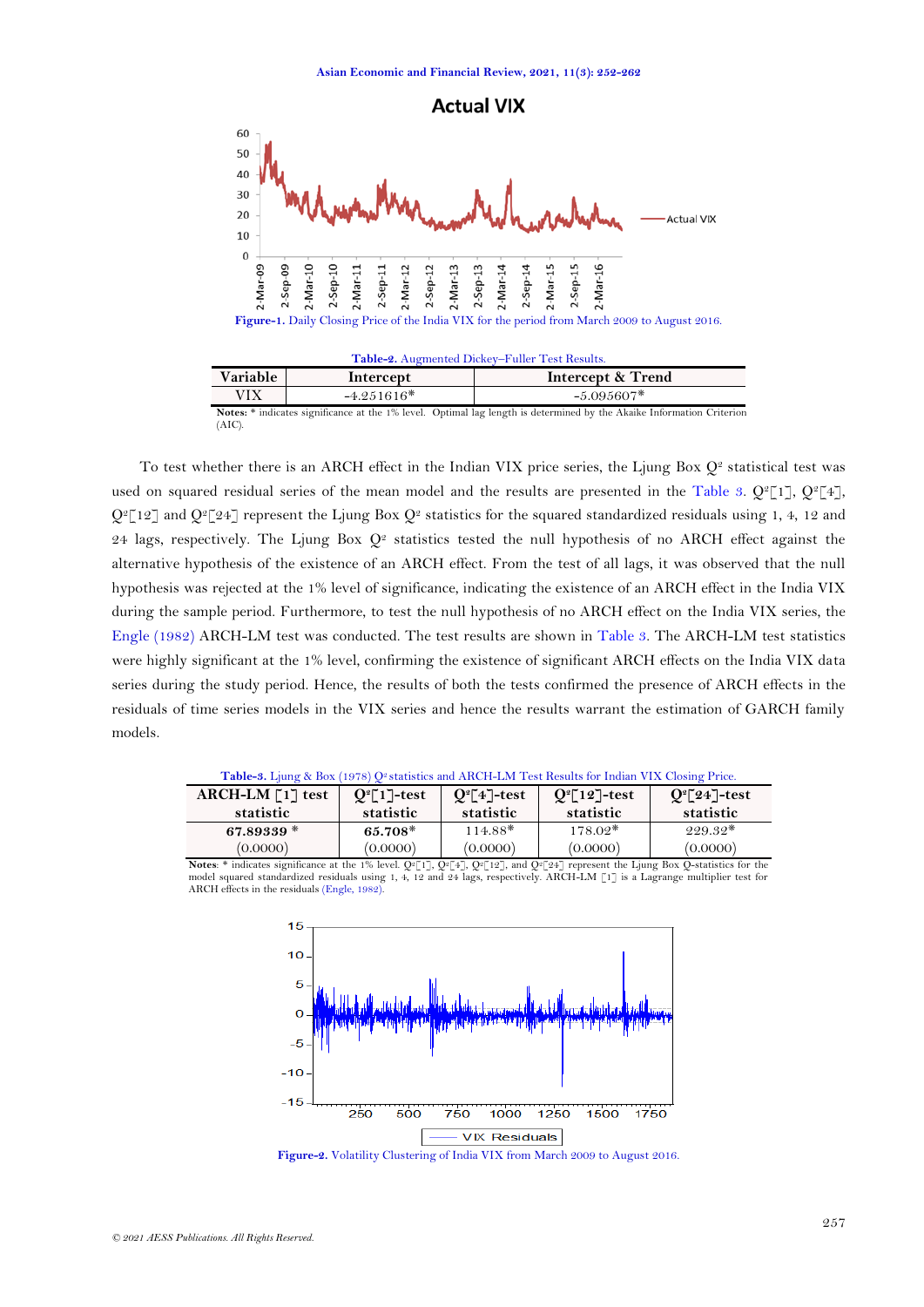<span id="page-6-1"></span>[Figure 2](#page-5-2) exhibits the residual series of the India VIX. From the figure, it appears that there are stretches of time where the volatility is relatively high and relatively less, which suggests an apparent volatility clustering, or ARCH effect, in some periods. Statistically, a strong autocorrelation in squared returns is implied by volatility clustering.

After volatility clustering was confirmed with the daily closing price of the India VIX series, stationarity using the ADF test, heteroskedasticity effect using [Ljung and Box \(1978\)](#page-9-14)  $Q^2$  statistics and the ARCH-LM test, the study suggests that the GARCH-type models are capable and deemed fit for modeling the VIX of the Indian market, as it sufficiently captures volatility clustering and heteroskedastic effects. Therefore, the GARCH-type family models were used to examine the predictive ability of the Indian VIX series during the sample period.

<span id="page-6-0"></span>

|                                              | <b>Table 1:</b> Results of Estimated OTHCH(1,1), EOTHCH(1,1), and TOTHCH(1,1) Models. |                       |                         |                |                |                                     |
|----------------------------------------------|---------------------------------------------------------------------------------------|-----------------------|-------------------------|----------------|----------------|-------------------------------------|
| Estimates of GARCH(1,1) Model                |                                                                                       |                       |                         |                |                |                                     |
| a <sub>o</sub>                               | a <sub>i</sub>                                                                        | $\alpha_0$            | $\alpha_i$              | $\beta_i$      |                | <b>ARCH-LM</b><br>$\lceil 1 \rceil$ |
|                                              |                                                                                       |                       |                         |                |                | <b>Test Statistics</b>              |
| 0.354561                                     | 0.980092                                                                              | 0.085268              | 0.124594                | 0.824013       |                | 0.069674                            |
| $(4.252187)^*$                               | $(260.8508)^*$                                                                        | $(8.904390)^*$        | $(10.51266)^*$          | $(52.25459)^*$ |                | (0.791842)                          |
|                                              | Akaike Information Criteria (AIC): 2.951293                                           |                       |                         |                |                |                                     |
|                                              | Schwarz Information Criteria (SIC): 2.996586                                          |                       |                         |                |                |                                     |
|                                              | Estimates of EGARCH(1,1) Model                                                        |                       |                         |                |                |                                     |
| $\beta_o$                                    | $\beta$ ,                                                                             | $\alpha$ <sup>0</sup> |                         | $\delta_1$     | $\gamma_1$     | <b>ARCH-LM</b><br>$\lceil 1 \rceil$ |
|                                              |                                                                                       |                       | $\alpha_1$              |                |                | <b>Test Statistics</b>              |
| 0.412268                                     | 0.979953                                                                              | $-0.007226$           | 0.962766                | 0.009475       | 0.202547       | 0.021369                            |
| $(10.72547)^*$                               | $(415.5723)^*$                                                                        | $(-0.994745)^*$       | $196.5465$ <sup>*</sup> | $(0.924005)^*$ | $(21.99726)^*$ | (0.883796)                          |
| Akaike Information Criteria (AIC): 2.987545  |                                                                                       |                       |                         |                |                |                                     |
| Schwarz Information Criteria (SIC): 3.005897 |                                                                                       |                       |                         |                |                |                                     |
| Estimates of TGARCH(1,1) Model               |                                                                                       |                       |                         |                |                |                                     |
| $\boldsymbol{A}$                             | $\boldsymbol{B}$                                                                      |                       | $\beta_i$               | $\lambda_i$    | $\delta$       | <b>ARCH-LM</b><br>$\left[1\right]$  |
|                                              |                                                                                       | $\alpha_0$            |                         |                |                | <b>Test Statistics</b>              |
| 0.518161                                     | 0.973833                                                                              | 0.064465              | 0.185517                | 0.869968       | $-0.214376$    | 0.034382                            |
| $(6.556297)^*$                               | $(249.7634)^*$                                                                        | $(8.792096)^*$        | $(9.951399)^*$          | $(73.90744)^*$ | $(10.52049)^*$ | (0.852918)                          |
| Akaike Information Criteria (AIC): 3.023511  |                                                                                       |                       |                         |                |                |                                     |
|                                              | $\sim$ $\sim$ $\sim$ $\sim$ $\sim$ $\sim$                                             |                       |                         |                |                |                                     |

Schwarz Information Criteria (SIC): 3.041863

**Notes:** Figures in ( ) & { ) parentheses are Z-statistics and probability values, respectively. \* denotes significance at the 1% level. ARCH-LM [1] is a Lagrange multiplier test for ARCH effects in the residuals [\(Engle, 1982\).](#page-9-11)

The symmetric  $GARCH(1,1)$  and asymmetric  $EGARCH(1,1)$  and  $TGARCH(1,1)$  estimations for the daily closing price of the India VIX are shown in [Table 4.](#page-6-0) The results reveal a strong support for ARCH and GARCH effects in the estimation, which is suggested by the positive and significant ARCH and GARCH terms in conditional variance equations at the 1% level in all estimations. In addition, the results reveal that the equations of conditional variance of the symmetric GARCH(1,1) and asymmetric EGARCH(1,1) and TGARCH(1,1) models were all close to one. This implies that the innovation in conditional variance takes a longer time to die down and is exceedingly persistent in nature. The results are also suggestive of a model that is covariance stationary with long memory and a high degree of persistence in the conditional variance. The  $\alpha_1$  and  $\delta_1$  coefficients appear to be statistically significant in the EGARCH(1,1) model, which confirms the dependency of volatility on its past behavior. The asymmetric coefficient  $\gamma_1$  (0.202547) shows that the VIX exhibits statistically significant asymmetric effects at the 1% level. This indicates that positive shocks (good news) have greater impacts on this VIX than the negative shocks (bad news). This implies that during market upward movement, the impact of volatility is larger compared to market downward movement of the same magnitude, i.e., the volatility caused by positive news is higher than that caused by negative news. This could be attributed to the large impact on volatility caused by the activity of noise traders in the Indian equity market. The TGARCH(1,1) model results also support the finding that the impact of positive news is higher compared to that of negative news as the parameter estimate  $\delta$  (-0.214376), which captures the asymmetric effect, is less than zero.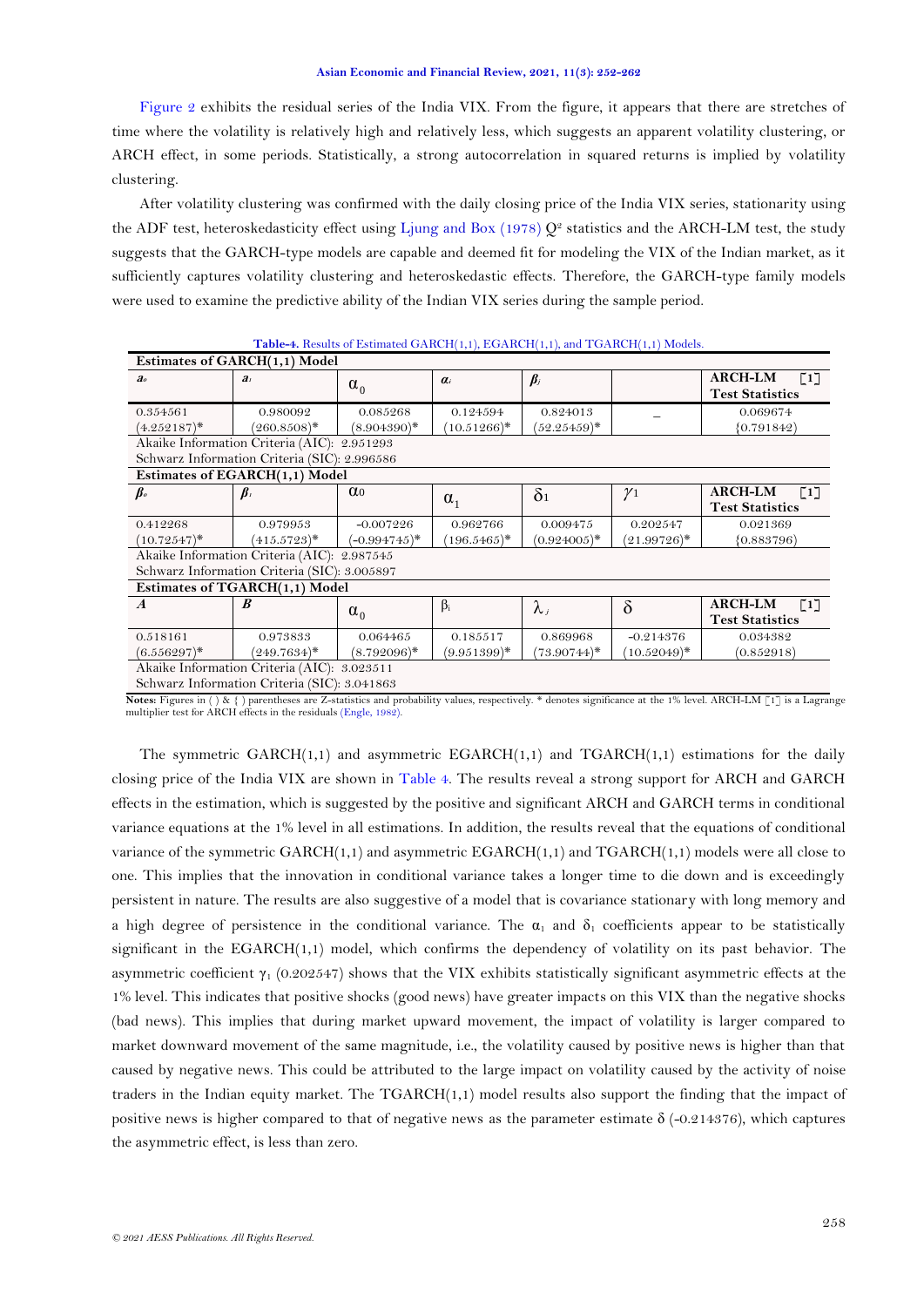<span id="page-7-0"></span>The robustness of the estimated mean equations of the GARCH-type models and the presence of the remaining ARCH effects in the standardized residuals was tested with the Lagrange multiplier (ARCH-LM) test. The ARCH-LM(1,1) test results revealed no ARCH effects in the standardized residuals of variance equation of the model, thus indicating that the mean and the variance equations of the GARCH models are appropriately defined.

The Akaike Information Criteria (AIC) and Schwarz Information Criteria (SIC) were employed for the selection of the most fitted GARCH model for predicting the India VIX price series. Overall, the GARCH(1,1) was the most preferred based on the minimum AIC and SIC. Despite the presence of an asymmetric response to news, as suggested by the minimum AIC and SIC, the GARCH(1,1) produced an unbiased estimate leading to consistent and precise inferences pertaining to the modeling and forecasting of the India VIX price series.

| <b>Forecast Error Statistic</b> | <b>GARCH Model</b>    | <b>EGARCH Model</b>   | <b>TGARCH Model</b> |
|---------------------------------|-----------------------|-----------------------|---------------------|
| Root Mean Square Error          | 2.063653 <sup>1</sup> | 3.275960 <sup>3</sup> | $3.198215^2$        |
| Mean Absolute Error             | 1.7798881             | 2.7547333             | 2.6998172           |
| Mean Absolute Percentage Error  | 12.01555 <sup>1</sup> | 18.77567 <sup>3</sup> | $18.39514^2$        |
| Theil's Inequality Coefficient  | 0.063757 <sup>1</sup> | 0.097448 <sup>3</sup> | $0.095257^2$        |
| <b>Overall Rank</b>             |                       |                       |                     |

**Table-5.** Forecast performance of estimated models for the out-sample period.

**Notes:** Out-sample forecasts for last 64 observations (June 1, 2016 to August 31, 2016). Superscripts (1), (2) & (3) denote the rank of the model. The best performing model has a rank of 1.

The forecasting ability of the models in predicting the future VIX series was evaluated. The standard (symmetric) loss functions, such as the root mean square error (RMSE), the mean absolute error (MAE), the mean absolute percentage error (MAPE) and Theil's inequality coefficient were employed to evaluate the performance of the competing models. In [Table 5,](#page-6-1) the results of the out-sample forecast performance of the estimated models are shown for the last 64 observations from June 1, 2016 to August 31, 2016. The model displaying the fewest error measurement values is considered to be the best one and the results show that the GARCH(1,1) model is the most fitted and provides superior forecasts of the India VIX price series compared to other models. The TGARCH(1,1) model is considered second best in forecasting the India VIX price series. To summarize, the empirical results revealed that, despite a leverage effect being present in the data series, the performance of the symmetric GARCH model in forecasting the India VIX price series is better than the asymmetric GARCH models.

## **4. CONCLUSION**

Volatility forecasting plays an important role in investment decision, security valuation, risk management and monetary policy formulation. There is extensive literature available on volatility forecasting for implied volatility indices of developed markets, but very limited work has been done in terms of emerging economies. Moreover, [Kumar \(2010\)](#page-9-10) and Shaikh & [Padhi \(2015\)](#page-9-4) examined the behavior and forecasting efficiency of the India volatility index, respectively, but this is the first study that attempts to test the predictive ability of the symmetric  $GARCH(1,1)$  and asymmetric  $TGARCH(1,1)$  and  $EGARCH(1,1)$  models in forecasting the India VIX. The estimated results from the models confirmed the dependency of volatility on its past behavior and revealed that innovation to the conditional variance is highly persistent and takes longer to dissipate.

The asymmetric coefficients of the  $EGARCH(1,1)$  model show that at that  $1\%$  level of significance the VIX series displays statistically significant asymmetric effects. According to the results, positive innovation (good news) has a greater impact on the India VIX than negative innovation (bad news). This implies that the volatility is larger during market upward movement as compared to market downward movement of the same magnitude. This may be attributed to the activity of noise traders in the Indian equity market.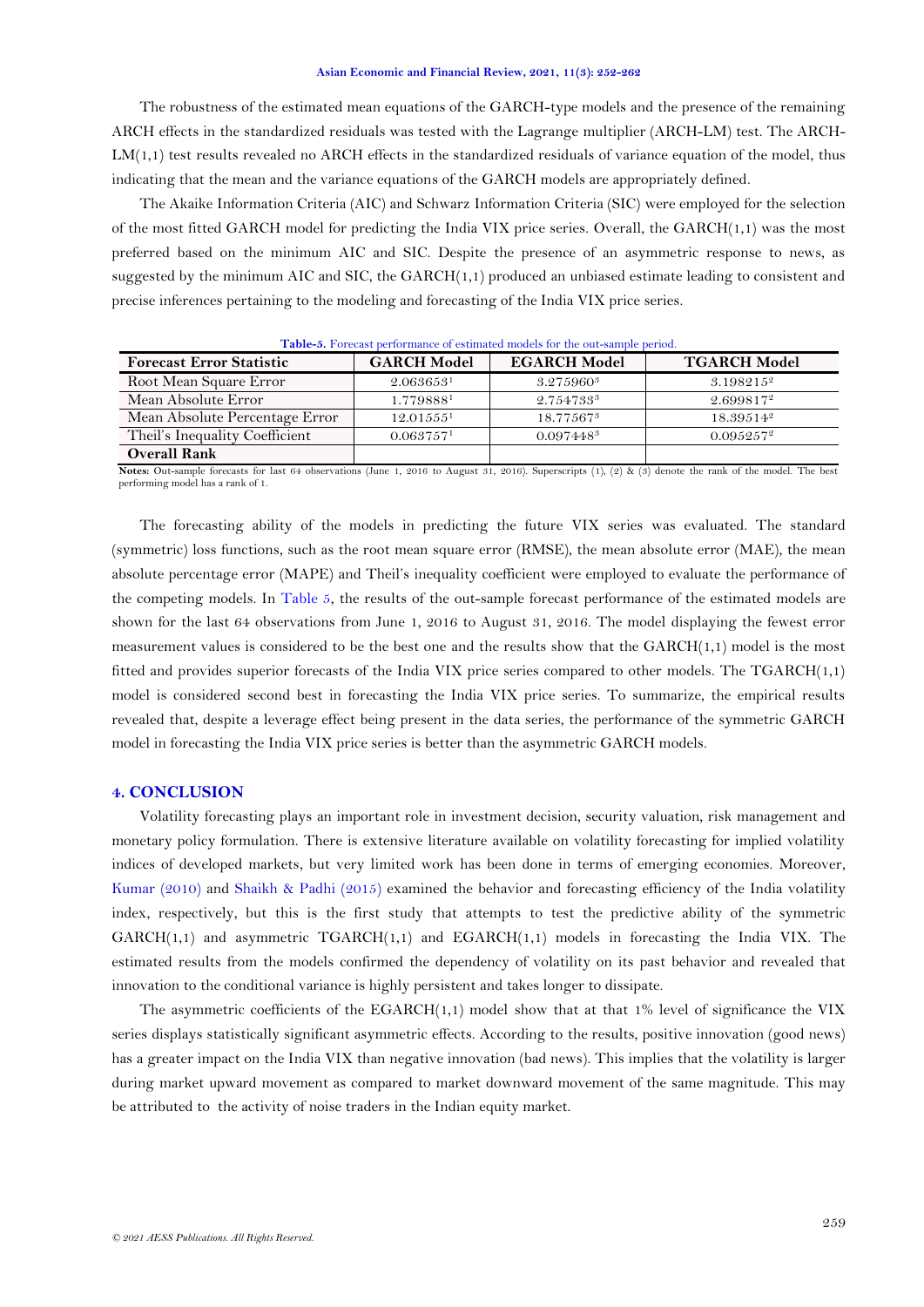| $1-J$ un- $16$<br>15.835<br>16.080<br>16.136<br>16.143<br>$2$ -Jun-16<br>15.0875<br>16.115<br>16.224<br>16.239<br>3-Jun-16<br>14.995<br>16.148<br>16.311<br>16.332<br>15.355<br>$6 - Jun-16$<br>16.181<br>16.397<br>16.423<br>$7 - Jun-16$<br>16.214<br>16.512<br>14.87<br>16.480<br>$8 - Jun-16$<br>15.1425<br>16.246<br>16.562<br>16.598<br>$9$ -Jun-16<br>16.277<br>15.6725<br>16.642<br>16.681<br>$10 - Jun - 16$<br>16.763<br>15.97<br>16.307<br>16.721<br>16.5825<br>16.337<br>16.798<br>$13 - Jun-16$<br>16.843<br>$14 - Jun - 16$<br>17.19<br>16.366<br>16.874<br>16.920<br>$15 - Jun - 16$<br>17.055<br>16.395<br>16.948<br>16.996<br>$16 - Jun - 16$<br>17.6975<br>17.069<br>16.423<br>17.020<br>$17 - Jun-16$<br>17.35<br>16.451<br>17.091<br>17.141<br>$20 - Jun - 16$<br>17.5175<br>16.478<br>17.161<br>17.210<br>$21 - Jun-16$<br>17.26<br>16.504<br>17.229<br>17.278<br>$22 - Jun-16$<br>18.185<br>16.530<br>17.296<br>17.344<br>$23 - Jun-16$<br>18.02<br>16.556<br>17.361<br>17.408<br>24–Jun–16<br>18.6275<br>16.581<br>17.426<br>17.471<br>$27 - Jun - 16$<br>17.532<br>18.53<br>16.605<br>17.489<br>$28 - Jun - 16$<br>17.725<br>16.629<br>17.550<br>17.591<br>17.649<br>$29 - Jun - 16$<br>16.155<br>16.653<br>17.611<br>17.706<br>$30 - Jun-16$<br>16.29<br>16.676<br>17.670<br>$1-Jul-16$<br>15.7375<br>17.728<br>17.760<br>16.698<br>$4 -$ Jul $-16$<br>15.5775<br>16.721<br>17.785<br>17.814<br>$5 -$ Jul $-16$<br>16.742<br>15.3625<br>17.840<br>17.866<br>$7-Jul-16$<br>15.3075<br>16.763<br>17.895<br>17.917<br>$8$ -Jul-16<br>15.0825<br>16.784<br>17.949<br>17.966<br>$11 -$ Jul $-16$<br>14.8475<br>16.805<br>18.001<br>18.014<br>$12 -$ Jul-16<br>14.7825<br>16.825<br>18.052<br>18.061<br>$13 -$ Jul $-16$<br>15.325<br>16.844<br>18.103<br>18.106<br>$14 -$ Jul-16<br>15.61<br>16.864<br>18.152<br>18.151<br>$15 -$ Jul-16<br>15.6375<br>16.882<br>18.201<br>18.194<br>$18 -$ Jul $-16$<br>15.9875<br>16.901<br>18.248<br>18.236<br>$19 -$ Jul $-16$<br>15.795<br>16.919<br>18.294<br>18.277<br>$20 -$ Jul-16<br>15.99<br>16.937<br>18.340<br>18.317<br>$21 -$ Jul-16<br>15.7125<br>16.954<br>18.384<br>18.356<br>$22 -$ Jul-16<br>15.4975<br>16.971<br>18.394<br>18.428<br>25-Jul-16<br>15.7175<br>16.988<br>18.471<br>18.431<br>$26 -$ Jul–16<br>15.62<br>17.004<br>18.513<br>18.466<br>$27 -$ Jul-16<br>17.020<br>18.554<br>18.501<br>15.4275<br>28-Jul-16<br>15.1475<br>17.036<br>18.535<br>18.594<br>29-Jul-16<br>17.051<br>18.634<br>18.569<br>14.9175<br>$1-Aug-16$<br>15.18<br>17.066<br>18.673<br>18.601<br>$2-Aug-16$<br>17.081<br>18.711<br>18.632<br>15.6925<br>$3 - Aug-16$<br>17.096<br>18.663<br>16.2375<br>18.748<br>17.110<br>$4 - Aug - 16$<br>15.14<br>18.784<br>18.693<br>$5 - Aug - 16$<br>17.124<br>18.722<br>14.3525<br>18.820<br>$8-Aug-16$<br>17.137<br>$18.855\,$<br>14.5875<br>18.750<br>$9-Aug-16$<br>14.5375<br>17.151<br>18.778<br>18.889<br>$10-Aug-16$<br>14.9225<br>17.164<br>18.923<br>18.804<br>$11 - Aug-16$<br>17.177<br>18.956<br>18.830<br>14.2125<br>$12 - Aug - 16$<br>13.77<br>17.189<br>18.988<br>18.856<br>$16 - Aug - 16$<br>14.1825<br>17.202<br>19.019<br>18.881<br>$17 - Aug - 16$<br>17.214<br>14.78<br>19.050<br>18.905<br>$18 - Aug - 16$<br>14.55<br>17.226<br>19.081<br>18.928<br>17.237<br>19.111<br>$19 - \text{Aug} - 16$<br>14.5375<br>18.951<br>22-Aug-16<br>14.235<br>17.249<br>19.140<br>18.973<br>23-Aug-16<br>17.260<br>19.168<br>13.8975<br>18.995 | Date      | <b>Actual VIX</b> | <b>VIXF-GARCH</b> | <b>Table-6.</b> Actual vs Forecasted India VIA for the Out-sample Feriod<br><b>VIXF-EGARCH</b> | VIXF-TGARCH |
|-----------------------------------------------------------------------------------------------------------------------------------------------------------------------------------------------------------------------------------------------------------------------------------------------------------------------------------------------------------------------------------------------------------------------------------------------------------------------------------------------------------------------------------------------------------------------------------------------------------------------------------------------------------------------------------------------------------------------------------------------------------------------------------------------------------------------------------------------------------------------------------------------------------------------------------------------------------------------------------------------------------------------------------------------------------------------------------------------------------------------------------------------------------------------------------------------------------------------------------------------------------------------------------------------------------------------------------------------------------------------------------------------------------------------------------------------------------------------------------------------------------------------------------------------------------------------------------------------------------------------------------------------------------------------------------------------------------------------------------------------------------------------------------------------------------------------------------------------------------------------------------------------------------------------------------------------------------------------------------------------------------------------------------------------------------------------------------------------------------------------------------------------------------------------------------------------------------------------------------------------------------------------------------------------------------------------------------------------------------------------------------------------------------------------------------------------------------------------------------------------------------------------------------------------------------------------------------------------------------------------------------------------------------------------------------------------------------------------------------------------------------------------------------------------------------------------------------------------------------------------------------------------------------------------------------------------------------------------------------------------------------------------------------------------------------------------------------------------------------------------------------------------------------------------------------------------------------------------------------------------------------------------------------------------------------------------------------------------------------------------------------------------------------------------------------------------------|-----------|-------------------|-------------------|------------------------------------------------------------------------------------------------|-------------|
|                                                                                                                                                                                                                                                                                                                                                                                                                                                                                                                                                                                                                                                                                                                                                                                                                                                                                                                                                                                                                                                                                                                                                                                                                                                                                                                                                                                                                                                                                                                                                                                                                                                                                                                                                                                                                                                                                                                                                                                                                                                                                                                                                                                                                                                                                                                                                                                                                                                                                                                                                                                                                                                                                                                                                                                                                                                                                                                                                                                                                                                                                                                                                                                                                                                                                                                                                                                                                                                     |           |                   |                   |                                                                                                |             |
|                                                                                                                                                                                                                                                                                                                                                                                                                                                                                                                                                                                                                                                                                                                                                                                                                                                                                                                                                                                                                                                                                                                                                                                                                                                                                                                                                                                                                                                                                                                                                                                                                                                                                                                                                                                                                                                                                                                                                                                                                                                                                                                                                                                                                                                                                                                                                                                                                                                                                                                                                                                                                                                                                                                                                                                                                                                                                                                                                                                                                                                                                                                                                                                                                                                                                                                                                                                                                                                     |           |                   |                   |                                                                                                |             |
|                                                                                                                                                                                                                                                                                                                                                                                                                                                                                                                                                                                                                                                                                                                                                                                                                                                                                                                                                                                                                                                                                                                                                                                                                                                                                                                                                                                                                                                                                                                                                                                                                                                                                                                                                                                                                                                                                                                                                                                                                                                                                                                                                                                                                                                                                                                                                                                                                                                                                                                                                                                                                                                                                                                                                                                                                                                                                                                                                                                                                                                                                                                                                                                                                                                                                                                                                                                                                                                     |           |                   |                   |                                                                                                |             |
|                                                                                                                                                                                                                                                                                                                                                                                                                                                                                                                                                                                                                                                                                                                                                                                                                                                                                                                                                                                                                                                                                                                                                                                                                                                                                                                                                                                                                                                                                                                                                                                                                                                                                                                                                                                                                                                                                                                                                                                                                                                                                                                                                                                                                                                                                                                                                                                                                                                                                                                                                                                                                                                                                                                                                                                                                                                                                                                                                                                                                                                                                                                                                                                                                                                                                                                                                                                                                                                     |           |                   |                   |                                                                                                |             |
|                                                                                                                                                                                                                                                                                                                                                                                                                                                                                                                                                                                                                                                                                                                                                                                                                                                                                                                                                                                                                                                                                                                                                                                                                                                                                                                                                                                                                                                                                                                                                                                                                                                                                                                                                                                                                                                                                                                                                                                                                                                                                                                                                                                                                                                                                                                                                                                                                                                                                                                                                                                                                                                                                                                                                                                                                                                                                                                                                                                                                                                                                                                                                                                                                                                                                                                                                                                                                                                     |           |                   |                   |                                                                                                |             |
|                                                                                                                                                                                                                                                                                                                                                                                                                                                                                                                                                                                                                                                                                                                                                                                                                                                                                                                                                                                                                                                                                                                                                                                                                                                                                                                                                                                                                                                                                                                                                                                                                                                                                                                                                                                                                                                                                                                                                                                                                                                                                                                                                                                                                                                                                                                                                                                                                                                                                                                                                                                                                                                                                                                                                                                                                                                                                                                                                                                                                                                                                                                                                                                                                                                                                                                                                                                                                                                     |           |                   |                   |                                                                                                |             |
|                                                                                                                                                                                                                                                                                                                                                                                                                                                                                                                                                                                                                                                                                                                                                                                                                                                                                                                                                                                                                                                                                                                                                                                                                                                                                                                                                                                                                                                                                                                                                                                                                                                                                                                                                                                                                                                                                                                                                                                                                                                                                                                                                                                                                                                                                                                                                                                                                                                                                                                                                                                                                                                                                                                                                                                                                                                                                                                                                                                                                                                                                                                                                                                                                                                                                                                                                                                                                                                     |           |                   |                   |                                                                                                |             |
|                                                                                                                                                                                                                                                                                                                                                                                                                                                                                                                                                                                                                                                                                                                                                                                                                                                                                                                                                                                                                                                                                                                                                                                                                                                                                                                                                                                                                                                                                                                                                                                                                                                                                                                                                                                                                                                                                                                                                                                                                                                                                                                                                                                                                                                                                                                                                                                                                                                                                                                                                                                                                                                                                                                                                                                                                                                                                                                                                                                                                                                                                                                                                                                                                                                                                                                                                                                                                                                     |           |                   |                   |                                                                                                |             |
|                                                                                                                                                                                                                                                                                                                                                                                                                                                                                                                                                                                                                                                                                                                                                                                                                                                                                                                                                                                                                                                                                                                                                                                                                                                                                                                                                                                                                                                                                                                                                                                                                                                                                                                                                                                                                                                                                                                                                                                                                                                                                                                                                                                                                                                                                                                                                                                                                                                                                                                                                                                                                                                                                                                                                                                                                                                                                                                                                                                                                                                                                                                                                                                                                                                                                                                                                                                                                                                     |           |                   |                   |                                                                                                |             |
|                                                                                                                                                                                                                                                                                                                                                                                                                                                                                                                                                                                                                                                                                                                                                                                                                                                                                                                                                                                                                                                                                                                                                                                                                                                                                                                                                                                                                                                                                                                                                                                                                                                                                                                                                                                                                                                                                                                                                                                                                                                                                                                                                                                                                                                                                                                                                                                                                                                                                                                                                                                                                                                                                                                                                                                                                                                                                                                                                                                                                                                                                                                                                                                                                                                                                                                                                                                                                                                     |           |                   |                   |                                                                                                |             |
|                                                                                                                                                                                                                                                                                                                                                                                                                                                                                                                                                                                                                                                                                                                                                                                                                                                                                                                                                                                                                                                                                                                                                                                                                                                                                                                                                                                                                                                                                                                                                                                                                                                                                                                                                                                                                                                                                                                                                                                                                                                                                                                                                                                                                                                                                                                                                                                                                                                                                                                                                                                                                                                                                                                                                                                                                                                                                                                                                                                                                                                                                                                                                                                                                                                                                                                                                                                                                                                     |           |                   |                   |                                                                                                |             |
|                                                                                                                                                                                                                                                                                                                                                                                                                                                                                                                                                                                                                                                                                                                                                                                                                                                                                                                                                                                                                                                                                                                                                                                                                                                                                                                                                                                                                                                                                                                                                                                                                                                                                                                                                                                                                                                                                                                                                                                                                                                                                                                                                                                                                                                                                                                                                                                                                                                                                                                                                                                                                                                                                                                                                                                                                                                                                                                                                                                                                                                                                                                                                                                                                                                                                                                                                                                                                                                     |           |                   |                   |                                                                                                |             |
|                                                                                                                                                                                                                                                                                                                                                                                                                                                                                                                                                                                                                                                                                                                                                                                                                                                                                                                                                                                                                                                                                                                                                                                                                                                                                                                                                                                                                                                                                                                                                                                                                                                                                                                                                                                                                                                                                                                                                                                                                                                                                                                                                                                                                                                                                                                                                                                                                                                                                                                                                                                                                                                                                                                                                                                                                                                                                                                                                                                                                                                                                                                                                                                                                                                                                                                                                                                                                                                     |           |                   |                   |                                                                                                |             |
|                                                                                                                                                                                                                                                                                                                                                                                                                                                                                                                                                                                                                                                                                                                                                                                                                                                                                                                                                                                                                                                                                                                                                                                                                                                                                                                                                                                                                                                                                                                                                                                                                                                                                                                                                                                                                                                                                                                                                                                                                                                                                                                                                                                                                                                                                                                                                                                                                                                                                                                                                                                                                                                                                                                                                                                                                                                                                                                                                                                                                                                                                                                                                                                                                                                                                                                                                                                                                                                     |           |                   |                   |                                                                                                |             |
|                                                                                                                                                                                                                                                                                                                                                                                                                                                                                                                                                                                                                                                                                                                                                                                                                                                                                                                                                                                                                                                                                                                                                                                                                                                                                                                                                                                                                                                                                                                                                                                                                                                                                                                                                                                                                                                                                                                                                                                                                                                                                                                                                                                                                                                                                                                                                                                                                                                                                                                                                                                                                                                                                                                                                                                                                                                                                                                                                                                                                                                                                                                                                                                                                                                                                                                                                                                                                                                     |           |                   |                   |                                                                                                |             |
|                                                                                                                                                                                                                                                                                                                                                                                                                                                                                                                                                                                                                                                                                                                                                                                                                                                                                                                                                                                                                                                                                                                                                                                                                                                                                                                                                                                                                                                                                                                                                                                                                                                                                                                                                                                                                                                                                                                                                                                                                                                                                                                                                                                                                                                                                                                                                                                                                                                                                                                                                                                                                                                                                                                                                                                                                                                                                                                                                                                                                                                                                                                                                                                                                                                                                                                                                                                                                                                     |           |                   |                   |                                                                                                |             |
|                                                                                                                                                                                                                                                                                                                                                                                                                                                                                                                                                                                                                                                                                                                                                                                                                                                                                                                                                                                                                                                                                                                                                                                                                                                                                                                                                                                                                                                                                                                                                                                                                                                                                                                                                                                                                                                                                                                                                                                                                                                                                                                                                                                                                                                                                                                                                                                                                                                                                                                                                                                                                                                                                                                                                                                                                                                                                                                                                                                                                                                                                                                                                                                                                                                                                                                                                                                                                                                     |           |                   |                   |                                                                                                |             |
|                                                                                                                                                                                                                                                                                                                                                                                                                                                                                                                                                                                                                                                                                                                                                                                                                                                                                                                                                                                                                                                                                                                                                                                                                                                                                                                                                                                                                                                                                                                                                                                                                                                                                                                                                                                                                                                                                                                                                                                                                                                                                                                                                                                                                                                                                                                                                                                                                                                                                                                                                                                                                                                                                                                                                                                                                                                                                                                                                                                                                                                                                                                                                                                                                                                                                                                                                                                                                                                     |           |                   |                   |                                                                                                |             |
|                                                                                                                                                                                                                                                                                                                                                                                                                                                                                                                                                                                                                                                                                                                                                                                                                                                                                                                                                                                                                                                                                                                                                                                                                                                                                                                                                                                                                                                                                                                                                                                                                                                                                                                                                                                                                                                                                                                                                                                                                                                                                                                                                                                                                                                                                                                                                                                                                                                                                                                                                                                                                                                                                                                                                                                                                                                                                                                                                                                                                                                                                                                                                                                                                                                                                                                                                                                                                                                     |           |                   |                   |                                                                                                |             |
|                                                                                                                                                                                                                                                                                                                                                                                                                                                                                                                                                                                                                                                                                                                                                                                                                                                                                                                                                                                                                                                                                                                                                                                                                                                                                                                                                                                                                                                                                                                                                                                                                                                                                                                                                                                                                                                                                                                                                                                                                                                                                                                                                                                                                                                                                                                                                                                                                                                                                                                                                                                                                                                                                                                                                                                                                                                                                                                                                                                                                                                                                                                                                                                                                                                                                                                                                                                                                                                     |           |                   |                   |                                                                                                |             |
|                                                                                                                                                                                                                                                                                                                                                                                                                                                                                                                                                                                                                                                                                                                                                                                                                                                                                                                                                                                                                                                                                                                                                                                                                                                                                                                                                                                                                                                                                                                                                                                                                                                                                                                                                                                                                                                                                                                                                                                                                                                                                                                                                                                                                                                                                                                                                                                                                                                                                                                                                                                                                                                                                                                                                                                                                                                                                                                                                                                                                                                                                                                                                                                                                                                                                                                                                                                                                                                     |           |                   |                   |                                                                                                |             |
|                                                                                                                                                                                                                                                                                                                                                                                                                                                                                                                                                                                                                                                                                                                                                                                                                                                                                                                                                                                                                                                                                                                                                                                                                                                                                                                                                                                                                                                                                                                                                                                                                                                                                                                                                                                                                                                                                                                                                                                                                                                                                                                                                                                                                                                                                                                                                                                                                                                                                                                                                                                                                                                                                                                                                                                                                                                                                                                                                                                                                                                                                                                                                                                                                                                                                                                                                                                                                                                     |           |                   |                   |                                                                                                |             |
|                                                                                                                                                                                                                                                                                                                                                                                                                                                                                                                                                                                                                                                                                                                                                                                                                                                                                                                                                                                                                                                                                                                                                                                                                                                                                                                                                                                                                                                                                                                                                                                                                                                                                                                                                                                                                                                                                                                                                                                                                                                                                                                                                                                                                                                                                                                                                                                                                                                                                                                                                                                                                                                                                                                                                                                                                                                                                                                                                                                                                                                                                                                                                                                                                                                                                                                                                                                                                                                     |           |                   |                   |                                                                                                |             |
|                                                                                                                                                                                                                                                                                                                                                                                                                                                                                                                                                                                                                                                                                                                                                                                                                                                                                                                                                                                                                                                                                                                                                                                                                                                                                                                                                                                                                                                                                                                                                                                                                                                                                                                                                                                                                                                                                                                                                                                                                                                                                                                                                                                                                                                                                                                                                                                                                                                                                                                                                                                                                                                                                                                                                                                                                                                                                                                                                                                                                                                                                                                                                                                                                                                                                                                                                                                                                                                     |           |                   |                   |                                                                                                |             |
|                                                                                                                                                                                                                                                                                                                                                                                                                                                                                                                                                                                                                                                                                                                                                                                                                                                                                                                                                                                                                                                                                                                                                                                                                                                                                                                                                                                                                                                                                                                                                                                                                                                                                                                                                                                                                                                                                                                                                                                                                                                                                                                                                                                                                                                                                                                                                                                                                                                                                                                                                                                                                                                                                                                                                                                                                                                                                                                                                                                                                                                                                                                                                                                                                                                                                                                                                                                                                                                     |           |                   |                   |                                                                                                |             |
|                                                                                                                                                                                                                                                                                                                                                                                                                                                                                                                                                                                                                                                                                                                                                                                                                                                                                                                                                                                                                                                                                                                                                                                                                                                                                                                                                                                                                                                                                                                                                                                                                                                                                                                                                                                                                                                                                                                                                                                                                                                                                                                                                                                                                                                                                                                                                                                                                                                                                                                                                                                                                                                                                                                                                                                                                                                                                                                                                                                                                                                                                                                                                                                                                                                                                                                                                                                                                                                     |           |                   |                   |                                                                                                |             |
|                                                                                                                                                                                                                                                                                                                                                                                                                                                                                                                                                                                                                                                                                                                                                                                                                                                                                                                                                                                                                                                                                                                                                                                                                                                                                                                                                                                                                                                                                                                                                                                                                                                                                                                                                                                                                                                                                                                                                                                                                                                                                                                                                                                                                                                                                                                                                                                                                                                                                                                                                                                                                                                                                                                                                                                                                                                                                                                                                                                                                                                                                                                                                                                                                                                                                                                                                                                                                                                     |           |                   |                   |                                                                                                |             |
|                                                                                                                                                                                                                                                                                                                                                                                                                                                                                                                                                                                                                                                                                                                                                                                                                                                                                                                                                                                                                                                                                                                                                                                                                                                                                                                                                                                                                                                                                                                                                                                                                                                                                                                                                                                                                                                                                                                                                                                                                                                                                                                                                                                                                                                                                                                                                                                                                                                                                                                                                                                                                                                                                                                                                                                                                                                                                                                                                                                                                                                                                                                                                                                                                                                                                                                                                                                                                                                     |           |                   |                   |                                                                                                |             |
|                                                                                                                                                                                                                                                                                                                                                                                                                                                                                                                                                                                                                                                                                                                                                                                                                                                                                                                                                                                                                                                                                                                                                                                                                                                                                                                                                                                                                                                                                                                                                                                                                                                                                                                                                                                                                                                                                                                                                                                                                                                                                                                                                                                                                                                                                                                                                                                                                                                                                                                                                                                                                                                                                                                                                                                                                                                                                                                                                                                                                                                                                                                                                                                                                                                                                                                                                                                                                                                     |           |                   |                   |                                                                                                |             |
|                                                                                                                                                                                                                                                                                                                                                                                                                                                                                                                                                                                                                                                                                                                                                                                                                                                                                                                                                                                                                                                                                                                                                                                                                                                                                                                                                                                                                                                                                                                                                                                                                                                                                                                                                                                                                                                                                                                                                                                                                                                                                                                                                                                                                                                                                                                                                                                                                                                                                                                                                                                                                                                                                                                                                                                                                                                                                                                                                                                                                                                                                                                                                                                                                                                                                                                                                                                                                                                     |           |                   |                   |                                                                                                |             |
|                                                                                                                                                                                                                                                                                                                                                                                                                                                                                                                                                                                                                                                                                                                                                                                                                                                                                                                                                                                                                                                                                                                                                                                                                                                                                                                                                                                                                                                                                                                                                                                                                                                                                                                                                                                                                                                                                                                                                                                                                                                                                                                                                                                                                                                                                                                                                                                                                                                                                                                                                                                                                                                                                                                                                                                                                                                                                                                                                                                                                                                                                                                                                                                                                                                                                                                                                                                                                                                     |           |                   |                   |                                                                                                |             |
|                                                                                                                                                                                                                                                                                                                                                                                                                                                                                                                                                                                                                                                                                                                                                                                                                                                                                                                                                                                                                                                                                                                                                                                                                                                                                                                                                                                                                                                                                                                                                                                                                                                                                                                                                                                                                                                                                                                                                                                                                                                                                                                                                                                                                                                                                                                                                                                                                                                                                                                                                                                                                                                                                                                                                                                                                                                                                                                                                                                                                                                                                                                                                                                                                                                                                                                                                                                                                                                     |           |                   |                   |                                                                                                |             |
|                                                                                                                                                                                                                                                                                                                                                                                                                                                                                                                                                                                                                                                                                                                                                                                                                                                                                                                                                                                                                                                                                                                                                                                                                                                                                                                                                                                                                                                                                                                                                                                                                                                                                                                                                                                                                                                                                                                                                                                                                                                                                                                                                                                                                                                                                                                                                                                                                                                                                                                                                                                                                                                                                                                                                                                                                                                                                                                                                                                                                                                                                                                                                                                                                                                                                                                                                                                                                                                     |           |                   |                   |                                                                                                |             |
|                                                                                                                                                                                                                                                                                                                                                                                                                                                                                                                                                                                                                                                                                                                                                                                                                                                                                                                                                                                                                                                                                                                                                                                                                                                                                                                                                                                                                                                                                                                                                                                                                                                                                                                                                                                                                                                                                                                                                                                                                                                                                                                                                                                                                                                                                                                                                                                                                                                                                                                                                                                                                                                                                                                                                                                                                                                                                                                                                                                                                                                                                                                                                                                                                                                                                                                                                                                                                                                     |           |                   |                   |                                                                                                |             |
|                                                                                                                                                                                                                                                                                                                                                                                                                                                                                                                                                                                                                                                                                                                                                                                                                                                                                                                                                                                                                                                                                                                                                                                                                                                                                                                                                                                                                                                                                                                                                                                                                                                                                                                                                                                                                                                                                                                                                                                                                                                                                                                                                                                                                                                                                                                                                                                                                                                                                                                                                                                                                                                                                                                                                                                                                                                                                                                                                                                                                                                                                                                                                                                                                                                                                                                                                                                                                                                     |           |                   |                   |                                                                                                |             |
|                                                                                                                                                                                                                                                                                                                                                                                                                                                                                                                                                                                                                                                                                                                                                                                                                                                                                                                                                                                                                                                                                                                                                                                                                                                                                                                                                                                                                                                                                                                                                                                                                                                                                                                                                                                                                                                                                                                                                                                                                                                                                                                                                                                                                                                                                                                                                                                                                                                                                                                                                                                                                                                                                                                                                                                                                                                                                                                                                                                                                                                                                                                                                                                                                                                                                                                                                                                                                                                     |           |                   |                   |                                                                                                |             |
|                                                                                                                                                                                                                                                                                                                                                                                                                                                                                                                                                                                                                                                                                                                                                                                                                                                                                                                                                                                                                                                                                                                                                                                                                                                                                                                                                                                                                                                                                                                                                                                                                                                                                                                                                                                                                                                                                                                                                                                                                                                                                                                                                                                                                                                                                                                                                                                                                                                                                                                                                                                                                                                                                                                                                                                                                                                                                                                                                                                                                                                                                                                                                                                                                                                                                                                                                                                                                                                     |           |                   |                   |                                                                                                |             |
|                                                                                                                                                                                                                                                                                                                                                                                                                                                                                                                                                                                                                                                                                                                                                                                                                                                                                                                                                                                                                                                                                                                                                                                                                                                                                                                                                                                                                                                                                                                                                                                                                                                                                                                                                                                                                                                                                                                                                                                                                                                                                                                                                                                                                                                                                                                                                                                                                                                                                                                                                                                                                                                                                                                                                                                                                                                                                                                                                                                                                                                                                                                                                                                                                                                                                                                                                                                                                                                     |           |                   |                   |                                                                                                |             |
|                                                                                                                                                                                                                                                                                                                                                                                                                                                                                                                                                                                                                                                                                                                                                                                                                                                                                                                                                                                                                                                                                                                                                                                                                                                                                                                                                                                                                                                                                                                                                                                                                                                                                                                                                                                                                                                                                                                                                                                                                                                                                                                                                                                                                                                                                                                                                                                                                                                                                                                                                                                                                                                                                                                                                                                                                                                                                                                                                                                                                                                                                                                                                                                                                                                                                                                                                                                                                                                     |           |                   |                   |                                                                                                |             |
|                                                                                                                                                                                                                                                                                                                                                                                                                                                                                                                                                                                                                                                                                                                                                                                                                                                                                                                                                                                                                                                                                                                                                                                                                                                                                                                                                                                                                                                                                                                                                                                                                                                                                                                                                                                                                                                                                                                                                                                                                                                                                                                                                                                                                                                                                                                                                                                                                                                                                                                                                                                                                                                                                                                                                                                                                                                                                                                                                                                                                                                                                                                                                                                                                                                                                                                                                                                                                                                     |           |                   |                   |                                                                                                |             |
|                                                                                                                                                                                                                                                                                                                                                                                                                                                                                                                                                                                                                                                                                                                                                                                                                                                                                                                                                                                                                                                                                                                                                                                                                                                                                                                                                                                                                                                                                                                                                                                                                                                                                                                                                                                                                                                                                                                                                                                                                                                                                                                                                                                                                                                                                                                                                                                                                                                                                                                                                                                                                                                                                                                                                                                                                                                                                                                                                                                                                                                                                                                                                                                                                                                                                                                                                                                                                                                     |           |                   |                   |                                                                                                |             |
|                                                                                                                                                                                                                                                                                                                                                                                                                                                                                                                                                                                                                                                                                                                                                                                                                                                                                                                                                                                                                                                                                                                                                                                                                                                                                                                                                                                                                                                                                                                                                                                                                                                                                                                                                                                                                                                                                                                                                                                                                                                                                                                                                                                                                                                                                                                                                                                                                                                                                                                                                                                                                                                                                                                                                                                                                                                                                                                                                                                                                                                                                                                                                                                                                                                                                                                                                                                                                                                     |           |                   |                   |                                                                                                |             |
|                                                                                                                                                                                                                                                                                                                                                                                                                                                                                                                                                                                                                                                                                                                                                                                                                                                                                                                                                                                                                                                                                                                                                                                                                                                                                                                                                                                                                                                                                                                                                                                                                                                                                                                                                                                                                                                                                                                                                                                                                                                                                                                                                                                                                                                                                                                                                                                                                                                                                                                                                                                                                                                                                                                                                                                                                                                                                                                                                                                                                                                                                                                                                                                                                                                                                                                                                                                                                                                     |           |                   |                   |                                                                                                |             |
|                                                                                                                                                                                                                                                                                                                                                                                                                                                                                                                                                                                                                                                                                                                                                                                                                                                                                                                                                                                                                                                                                                                                                                                                                                                                                                                                                                                                                                                                                                                                                                                                                                                                                                                                                                                                                                                                                                                                                                                                                                                                                                                                                                                                                                                                                                                                                                                                                                                                                                                                                                                                                                                                                                                                                                                                                                                                                                                                                                                                                                                                                                                                                                                                                                                                                                                                                                                                                                                     |           |                   |                   |                                                                                                |             |
|                                                                                                                                                                                                                                                                                                                                                                                                                                                                                                                                                                                                                                                                                                                                                                                                                                                                                                                                                                                                                                                                                                                                                                                                                                                                                                                                                                                                                                                                                                                                                                                                                                                                                                                                                                                                                                                                                                                                                                                                                                                                                                                                                                                                                                                                                                                                                                                                                                                                                                                                                                                                                                                                                                                                                                                                                                                                                                                                                                                                                                                                                                                                                                                                                                                                                                                                                                                                                                                     |           |                   |                   |                                                                                                |             |
|                                                                                                                                                                                                                                                                                                                                                                                                                                                                                                                                                                                                                                                                                                                                                                                                                                                                                                                                                                                                                                                                                                                                                                                                                                                                                                                                                                                                                                                                                                                                                                                                                                                                                                                                                                                                                                                                                                                                                                                                                                                                                                                                                                                                                                                                                                                                                                                                                                                                                                                                                                                                                                                                                                                                                                                                                                                                                                                                                                                                                                                                                                                                                                                                                                                                                                                                                                                                                                                     |           |                   |                   |                                                                                                |             |
|                                                                                                                                                                                                                                                                                                                                                                                                                                                                                                                                                                                                                                                                                                                                                                                                                                                                                                                                                                                                                                                                                                                                                                                                                                                                                                                                                                                                                                                                                                                                                                                                                                                                                                                                                                                                                                                                                                                                                                                                                                                                                                                                                                                                                                                                                                                                                                                                                                                                                                                                                                                                                                                                                                                                                                                                                                                                                                                                                                                                                                                                                                                                                                                                                                                                                                                                                                                                                                                     |           |                   |                   |                                                                                                |             |
|                                                                                                                                                                                                                                                                                                                                                                                                                                                                                                                                                                                                                                                                                                                                                                                                                                                                                                                                                                                                                                                                                                                                                                                                                                                                                                                                                                                                                                                                                                                                                                                                                                                                                                                                                                                                                                                                                                                                                                                                                                                                                                                                                                                                                                                                                                                                                                                                                                                                                                                                                                                                                                                                                                                                                                                                                                                                                                                                                                                                                                                                                                                                                                                                                                                                                                                                                                                                                                                     |           |                   |                   |                                                                                                |             |
|                                                                                                                                                                                                                                                                                                                                                                                                                                                                                                                                                                                                                                                                                                                                                                                                                                                                                                                                                                                                                                                                                                                                                                                                                                                                                                                                                                                                                                                                                                                                                                                                                                                                                                                                                                                                                                                                                                                                                                                                                                                                                                                                                                                                                                                                                                                                                                                                                                                                                                                                                                                                                                                                                                                                                                                                                                                                                                                                                                                                                                                                                                                                                                                                                                                                                                                                                                                                                                                     |           |                   |                   |                                                                                                |             |
|                                                                                                                                                                                                                                                                                                                                                                                                                                                                                                                                                                                                                                                                                                                                                                                                                                                                                                                                                                                                                                                                                                                                                                                                                                                                                                                                                                                                                                                                                                                                                                                                                                                                                                                                                                                                                                                                                                                                                                                                                                                                                                                                                                                                                                                                                                                                                                                                                                                                                                                                                                                                                                                                                                                                                                                                                                                                                                                                                                                                                                                                                                                                                                                                                                                                                                                                                                                                                                                     |           |                   |                   |                                                                                                |             |
|                                                                                                                                                                                                                                                                                                                                                                                                                                                                                                                                                                                                                                                                                                                                                                                                                                                                                                                                                                                                                                                                                                                                                                                                                                                                                                                                                                                                                                                                                                                                                                                                                                                                                                                                                                                                                                                                                                                                                                                                                                                                                                                                                                                                                                                                                                                                                                                                                                                                                                                                                                                                                                                                                                                                                                                                                                                                                                                                                                                                                                                                                                                                                                                                                                                                                                                                                                                                                                                     |           |                   |                   |                                                                                                |             |
|                                                                                                                                                                                                                                                                                                                                                                                                                                                                                                                                                                                                                                                                                                                                                                                                                                                                                                                                                                                                                                                                                                                                                                                                                                                                                                                                                                                                                                                                                                                                                                                                                                                                                                                                                                                                                                                                                                                                                                                                                                                                                                                                                                                                                                                                                                                                                                                                                                                                                                                                                                                                                                                                                                                                                                                                                                                                                                                                                                                                                                                                                                                                                                                                                                                                                                                                                                                                                                                     |           |                   |                   |                                                                                                |             |
|                                                                                                                                                                                                                                                                                                                                                                                                                                                                                                                                                                                                                                                                                                                                                                                                                                                                                                                                                                                                                                                                                                                                                                                                                                                                                                                                                                                                                                                                                                                                                                                                                                                                                                                                                                                                                                                                                                                                                                                                                                                                                                                                                                                                                                                                                                                                                                                                                                                                                                                                                                                                                                                                                                                                                                                                                                                                                                                                                                                                                                                                                                                                                                                                                                                                                                                                                                                                                                                     |           |                   |                   |                                                                                                |             |
|                                                                                                                                                                                                                                                                                                                                                                                                                                                                                                                                                                                                                                                                                                                                                                                                                                                                                                                                                                                                                                                                                                                                                                                                                                                                                                                                                                                                                                                                                                                                                                                                                                                                                                                                                                                                                                                                                                                                                                                                                                                                                                                                                                                                                                                                                                                                                                                                                                                                                                                                                                                                                                                                                                                                                                                                                                                                                                                                                                                                                                                                                                                                                                                                                                                                                                                                                                                                                                                     |           |                   |                   |                                                                                                |             |
|                                                                                                                                                                                                                                                                                                                                                                                                                                                                                                                                                                                                                                                                                                                                                                                                                                                                                                                                                                                                                                                                                                                                                                                                                                                                                                                                                                                                                                                                                                                                                                                                                                                                                                                                                                                                                                                                                                                                                                                                                                                                                                                                                                                                                                                                                                                                                                                                                                                                                                                                                                                                                                                                                                                                                                                                                                                                                                                                                                                                                                                                                                                                                                                                                                                                                                                                                                                                                                                     |           |                   |                   |                                                                                                |             |
|                                                                                                                                                                                                                                                                                                                                                                                                                                                                                                                                                                                                                                                                                                                                                                                                                                                                                                                                                                                                                                                                                                                                                                                                                                                                                                                                                                                                                                                                                                                                                                                                                                                                                                                                                                                                                                                                                                                                                                                                                                                                                                                                                                                                                                                                                                                                                                                                                                                                                                                                                                                                                                                                                                                                                                                                                                                                                                                                                                                                                                                                                                                                                                                                                                                                                                                                                                                                                                                     |           |                   |                   |                                                                                                |             |
|                                                                                                                                                                                                                                                                                                                                                                                                                                                                                                                                                                                                                                                                                                                                                                                                                                                                                                                                                                                                                                                                                                                                                                                                                                                                                                                                                                                                                                                                                                                                                                                                                                                                                                                                                                                                                                                                                                                                                                                                                                                                                                                                                                                                                                                                                                                                                                                                                                                                                                                                                                                                                                                                                                                                                                                                                                                                                                                                                                                                                                                                                                                                                                                                                                                                                                                                                                                                                                                     |           |                   |                   |                                                                                                |             |
|                                                                                                                                                                                                                                                                                                                                                                                                                                                                                                                                                                                                                                                                                                                                                                                                                                                                                                                                                                                                                                                                                                                                                                                                                                                                                                                                                                                                                                                                                                                                                                                                                                                                                                                                                                                                                                                                                                                                                                                                                                                                                                                                                                                                                                                                                                                                                                                                                                                                                                                                                                                                                                                                                                                                                                                                                                                                                                                                                                                                                                                                                                                                                                                                                                                                                                                                                                                                                                                     |           |                   |                   |                                                                                                |             |
|                                                                                                                                                                                                                                                                                                                                                                                                                                                                                                                                                                                                                                                                                                                                                                                                                                                                                                                                                                                                                                                                                                                                                                                                                                                                                                                                                                                                                                                                                                                                                                                                                                                                                                                                                                                                                                                                                                                                                                                                                                                                                                                                                                                                                                                                                                                                                                                                                                                                                                                                                                                                                                                                                                                                                                                                                                                                                                                                                                                                                                                                                                                                                                                                                                                                                                                                                                                                                                                     |           |                   |                   |                                                                                                |             |
|                                                                                                                                                                                                                                                                                                                                                                                                                                                                                                                                                                                                                                                                                                                                                                                                                                                                                                                                                                                                                                                                                                                                                                                                                                                                                                                                                                                                                                                                                                                                                                                                                                                                                                                                                                                                                                                                                                                                                                                                                                                                                                                                                                                                                                                                                                                                                                                                                                                                                                                                                                                                                                                                                                                                                                                                                                                                                                                                                                                                                                                                                                                                                                                                                                                                                                                                                                                                                                                     | 24-Aug-16 | 13.4875           | 17.271            | 19.196                                                                                         | 19.016      |

**Table-6.** Actual vs Forecasted India VIX for the Out-sample Period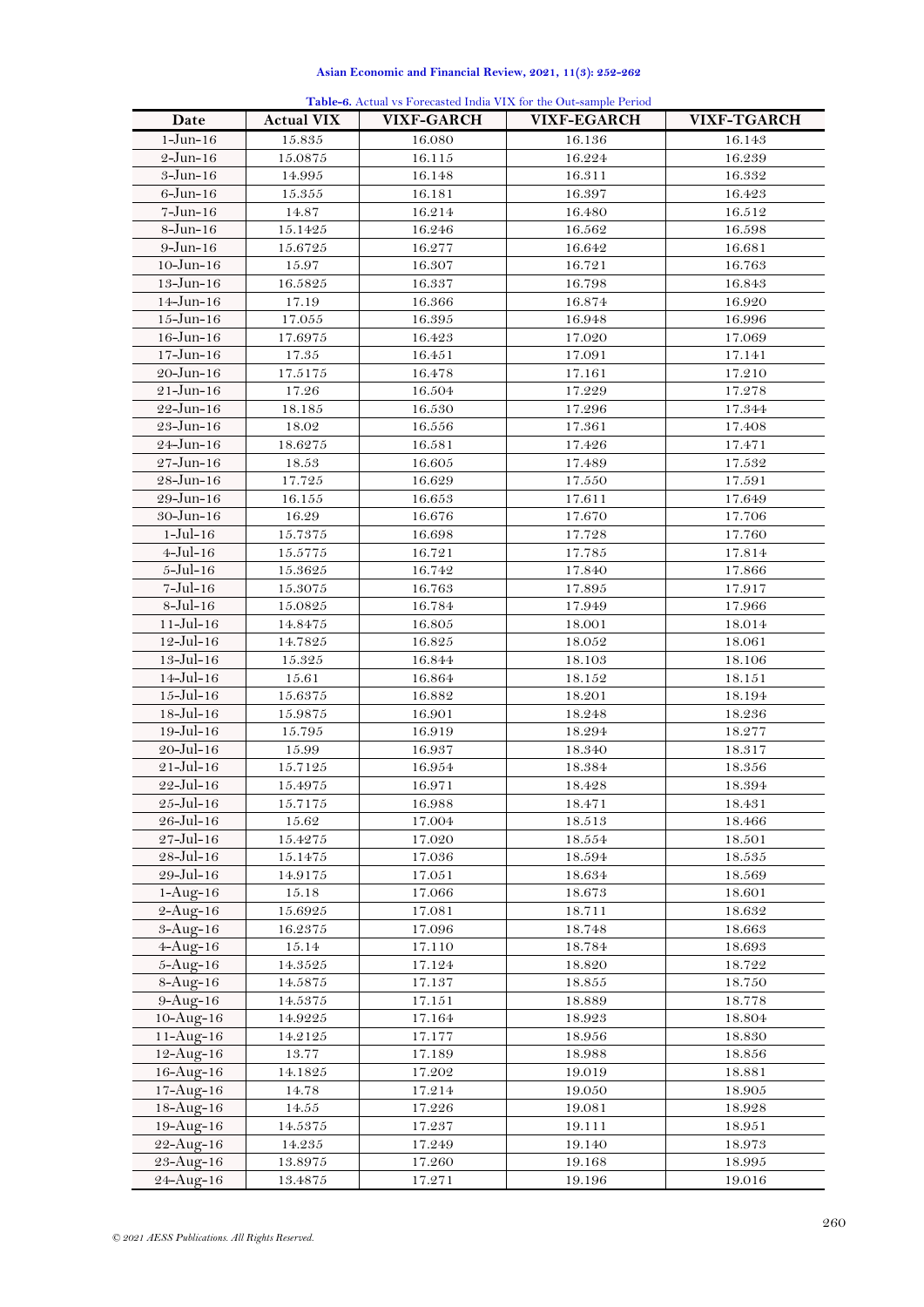<span id="page-9-4"></span>

| 25-Aug-16              | 13.285  | 17.282 | 19.224 | 19.037 |
|------------------------|---------|--------|--------|--------|
| 26-Aug-16              | 13.57   | 17.292 | 19.251 | 19.057 |
| 29-Aug-16              | 13.165  | 17.302 | 19.277 | 19.076 |
| $30 - \text{Aug} - 16$ | 13.02   | 17.312 | 19.303 | 19.095 |
| $31 - \text{Aug} - 16$ | 13.2425 | 17.322 | 19.328 | 19.114 |

The results of the  $TGARCH(1,1)$  model confirm that positive shocks have a greater impact than negative shocks, as suggested by the asymmetric coefficient. The models were evaluated in terms of their forecasting ability of future volatility by employing standard (symmetric) loss functions. The results showed that the  $GARCH(1,1)$ model gives a superior performance in forecasting the Indian VIX price series compared to the other models.

Finally, [Table 6](#page-7-0) shows the comparison of actual VIX along with the forecasted values of the Indian VIX, which were predicted through the  $GARCH(1,1)$ ,  $EGARCH(1,1)$  and  $TGARCH$  models for the last 64 observations from June 1, 2016 to August 31, 2016. The results reveal that forecasted series of VIX from the GARCH(1,1) model has the lesser deviation from the realized VIX.

> **Funding:** This study received no specific financial support. **Competing Interests:** The authors declare that they have no competing interests. **Acknowledgement:** Both authors contributed equally to the conception and design of the study.

## **REFERENCES**

- <span id="page-9-9"></span>Allen, D. E., & Hooper, V. (2018). Generalized correlation measures of causality and forecasts of the VIX using non-linear models. *Sustainability, 10*(8), 2695.Available at: https://doi.org/10.3390/su10082695.
- <span id="page-9-3"></span>Balaban, E., Bayar, A., & Faff, R. (2003). Forecasting stock market volatility: Evidence from fourteen countries. Retrieved from: [http://dx.doi.org/10.2139/ssrn.339520.](http://dx.doi.org/10.2139/ssrn.339520)
- <span id="page-9-1"></span>Becker, R., Clements, A. E., & White, S. I. (2007). Does implied volatility provide any information beyond that captured in model-based volatility forecasts? *Journal of Banking & Finance, 31*(8), 2535-2549.Available at: https://doi.org/10.1016/j.jbankfin.2006.11.013.
- <span id="page-9-12"></span>Bollerslev, T. (1986). Generalized autoregressive conditional heteroskedasticity. *Journal of Econometrics, 31*(3), 307-327.Available at: https://doi.org/10.1016/0304-4076(86)90063-1.
- <span id="page-9-5"></span>Degianakis, S. A. (2008). Forecasting VIX. *Journal of Money, Investment and Banking, 4*, 5-19.
- <span id="page-9-11"></span>Engle, R. F. (1982). Autoregressive conditional Heteroskedasticity with estimates of the variance of United Kingbom inflation. *Econometrica, 50*(4), 987-1008.
- <span id="page-9-6"></span>Fernandes, M., Medeiros, M. C., & Scharth, M. (2014). Modeling and predicting the CBOE market volatility index. *Journal of Banking & Finance, 40*, 1-10.Available at: https://doi.org/10.1016/j.jbankfin.2013.11.004.
- <span id="page-9-0"></span>Giot, P. (2002). Implied volatility indices as leading indicators of stock index returns? CORE Discussion Papers 2003027.
- <span id="page-9-13"></span>Glosten, l. R., Jagannathan, R., & Runkle, D. E. (1993). On the relation between the expected value and the volatility of the nominal excess return on stock. *The Journal of Finance, 48*(5), 1779-1801.Available at: https://doi.org/10.1111/j.1540- 6261.1993.tb05128.x.
- <span id="page-9-2"></span>Hung, J. C., Ni, R. X., & Chang, M. C. (2009). The information contents of VIX index and range-based volatility on volatility forecasting performance of S &P 500. *Economics Bulletin, 29*(4), 2592-2604.
- <span id="page-9-7"></span>Kownatzki, C. (2016). How good is the VIX as a predictor of market risk? *Journal of Accounting and Finance, 16*(6), 39- 60.Available at: 10.13140/RG.2.1.2486.4887.
- <span id="page-9-10"></span>Kumar, S. (2010). The behaviour of India's volatility index. *Indore Management Journal, 2*(2), 27-33.
- <span id="page-9-14"></span>Ljung, G. M., & Box, G. E. (1978). On a measure of fit in time series model. *Biometrika, 65*(2), 297-303.Available at: https://doi.org/10.1093/biomet/65.2.297.
- <span id="page-9-8"></span>Miljkovic, T., & SenGupta, I. (2018). A new analysis of VIX using mixture of regressions: Examination and short-term forecasting for the S & P 500 market. *High Frequency, 1*(1), 53-65.Available at: https://doi.org/10.1002/hf2.10009.